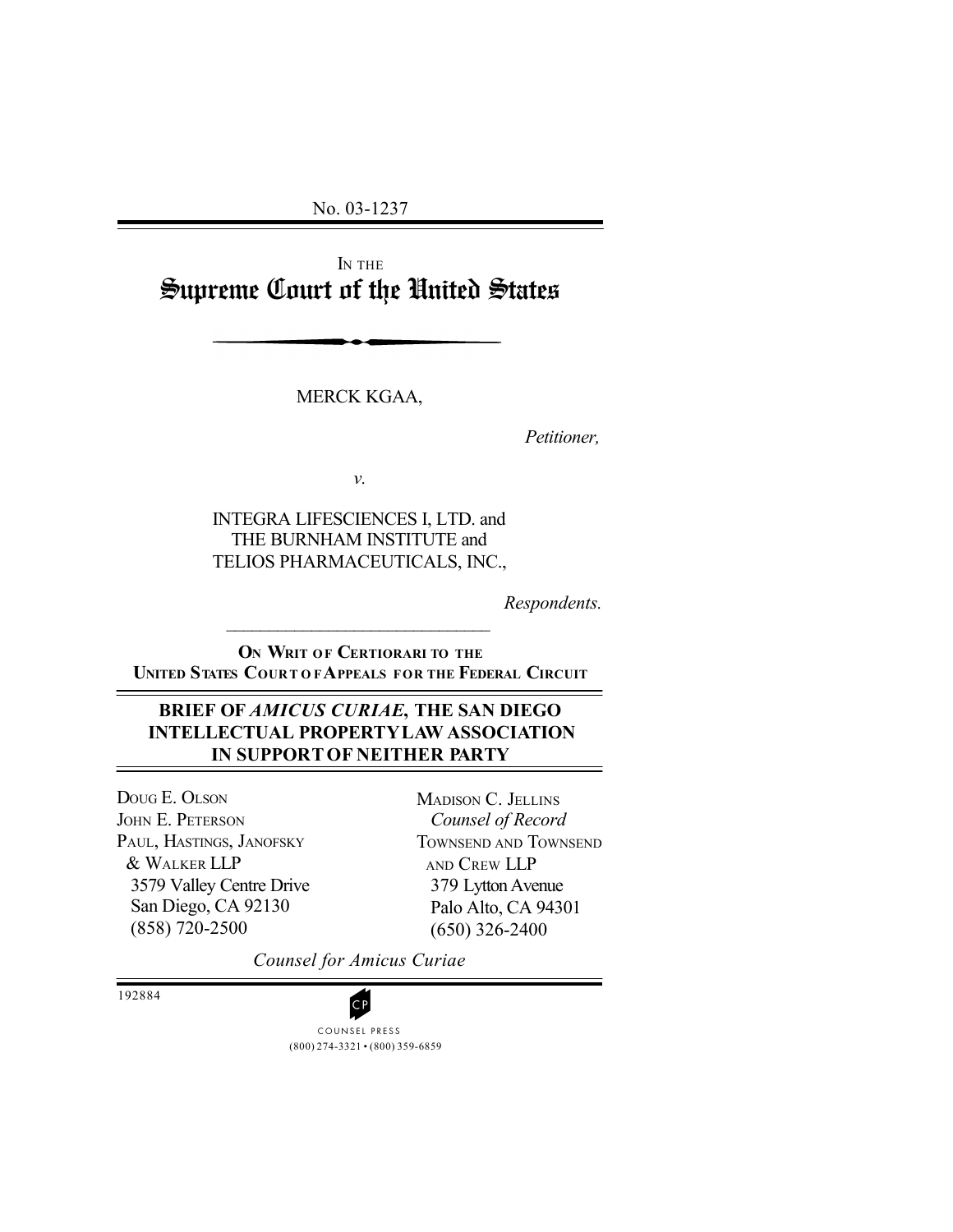#### *Cited Authorities* **TABLE OF CONTENTS**

|                                                                                                                                                                                                               | Page           |
|---------------------------------------------------------------------------------------------------------------------------------------------------------------------------------------------------------------|----------------|
| TABLE OF CITED AUTHORITIES                                                                                                                                                                                    | iii            |
| THE INTEREST OF THE AMICUS CURIAE                                                                                                                                                                             | $\mathbf{1}$   |
| SUMMARY OF ARGUMENT                                                                                                                                                                                           | $\overline{2}$ |
| AN UNDERSTANDING OF RESEARCH<br>TOOLS AND THEIR USE IN THE DRUG<br>DEVELOPMENT PROCESS IS CRITICAL<br>TO THE ANALYSIS OF THE SCOPE OF                                                                         |                |
| THE SECTION 271(e)(1) EXEMPTION                                                                                                                                                                               | 6              |
| Definition of Research Tools<br>$\mathbf{A}$                                                                                                                                                                  | 6              |
| Nature of Use of Patented Invention<br>B.                                                                                                                                                                     | 9              |
| THE CRITICAL DISTINCTION TO DETER-<br>MINE WHETHER THE $\S$ 271(E)(1)<br><b>EXEMPTION APPLIES IS THE NATURE</b><br>OF THE PATENTED INVENTION AND<br>THE NATURE OF ITS USE                                     | 12             |
| THE "PATENTED INVENTION" OF SECTION<br>271(e)(1) IS LIMITED TO DRUG-SPECIFIC                                                                                                                                  | 15             |
| THE USE OF PATENTED RESEARCH TOOLS<br>IN DRUG DEVELOPMENT IS NOT "USE"<br>OF "A PATENTED INVENTION" THAT IS<br>REASONABLY RELATED TO<br><b>THE</b><br>DEVELOPMENT AND SUBMISSION OF<br>INFORMATION TO THE FDA | 17             |

| I       |  |
|---------|--|
|         |  |
| ë<br>۰. |  |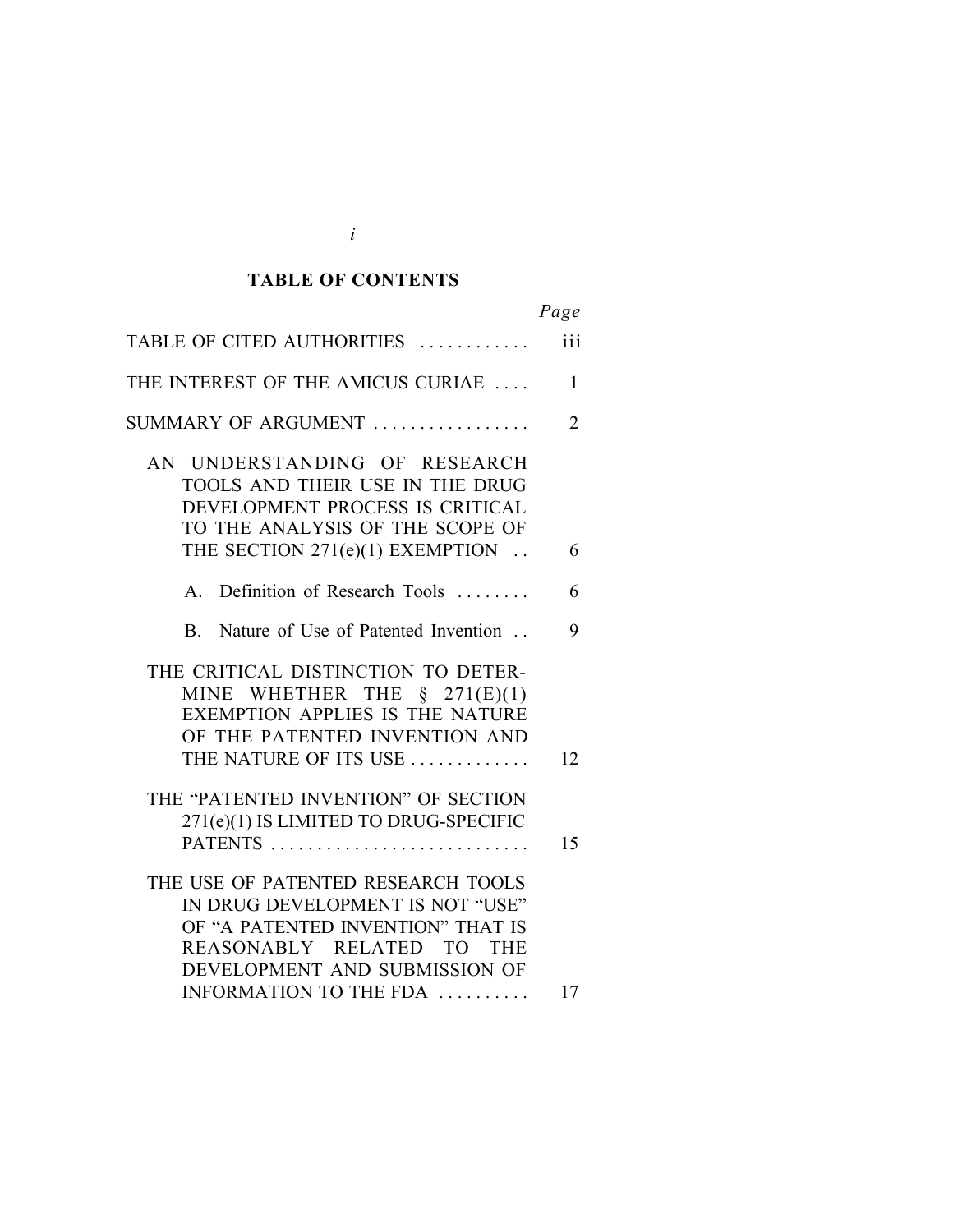#### $Contents$

*ii*

*Page*

| A BROAD SCOPE OF EXEMPTION UNDER<br>SECTION 271(E)(1) THAT INCLUDES<br>RESEARCH TOOL PATENTS WILL                    |    |
|----------------------------------------------------------------------------------------------------------------------|----|
| DESTROY THE INTELLECTUAL                                                                                             |    |
| CAPITAL OF SMALL BIOTECHNOLOGY                                                                                       |    |
| AND PHARMACEUTICAL COMPANIES                                                                                         |    |
| WHO FOCUS ON DRUG DISCOVERY                                                                                          |    |
| TECHNOLOGY                                                                                                           | 19 |
| THE DETERMINATION OF THE PROPER<br>SCOPE OF SECTION 271(e)(1) IS PART<br>OF THE POLICY DEBATE OVER<br>RESEARCH TOOLS | 21 |
| CONCLUSION                                                                                                           |    |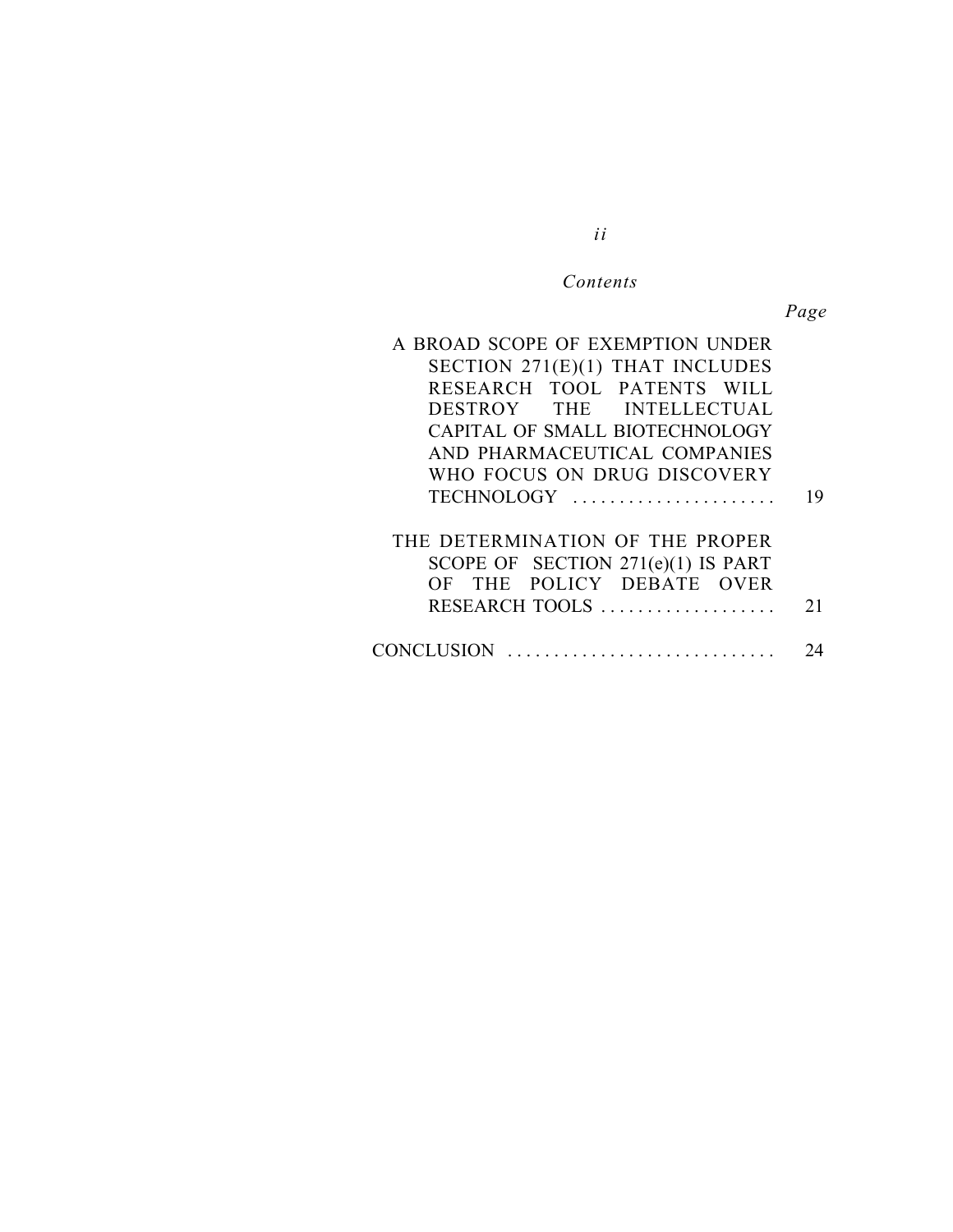#### *Cited Authorities* **TABLE OF CITED AUTHORITIES**

# **Cases**

# *Page*

| Bayer v. Housey Pharms., Inc.,<br>340 F.3d 1367 (Fed. Cir. 2003)<br>22                                                                               |  |
|------------------------------------------------------------------------------------------------------------------------------------------------------|--|
| Bristol-Myers Squibb Co. v. Rhone-Poulenc<br>Rorer Inc.,<br>No. 42 Civ. 8833, 2001 U.S. Dist. Lexis 19361<br>$(S.D.N.Y. Nov. 27, 2001)$<br>3         |  |
| Eli Lilly and Co. v. Medtronic, Inc.,<br>496 U.S. 667 (1990) $\ldots$ 15, 16, 17                                                                     |  |
| Integra Lifesciences I, Ltd. v. Merck kGaA,<br>331 F.3d 860 (Fed. Cir. 2003), as modified by 2003<br>U.S. App. Lexis 27796 (Fed. Cir. July 10, 2003) |  |
| Madey v. Duke University,<br>307 F.3d 1351 (Fed. Cir. 2002), cert. denied by<br>Duke University v. Madey, 538 U.S. 959 (2003)<br>22                  |  |
| Nexell Therapeutics, Inc. v. Amcell Corp.,<br>199 F. Supp. 2d 197 (D. Del. 2002)<br>$3 - 4$                                                          |  |
| Roche Prods., Inc. v. Bolar Pharm. Co., Inc.,<br>733 F.2d 858 (Fed. Cir. 1984)<br>12                                                                 |  |
| University of Rochester v. G.D. Searle & Co.,<br>375 F.3d 1303 (Fed. Cir. 2004), cert denied,<br>22                                                  |  |

*iii*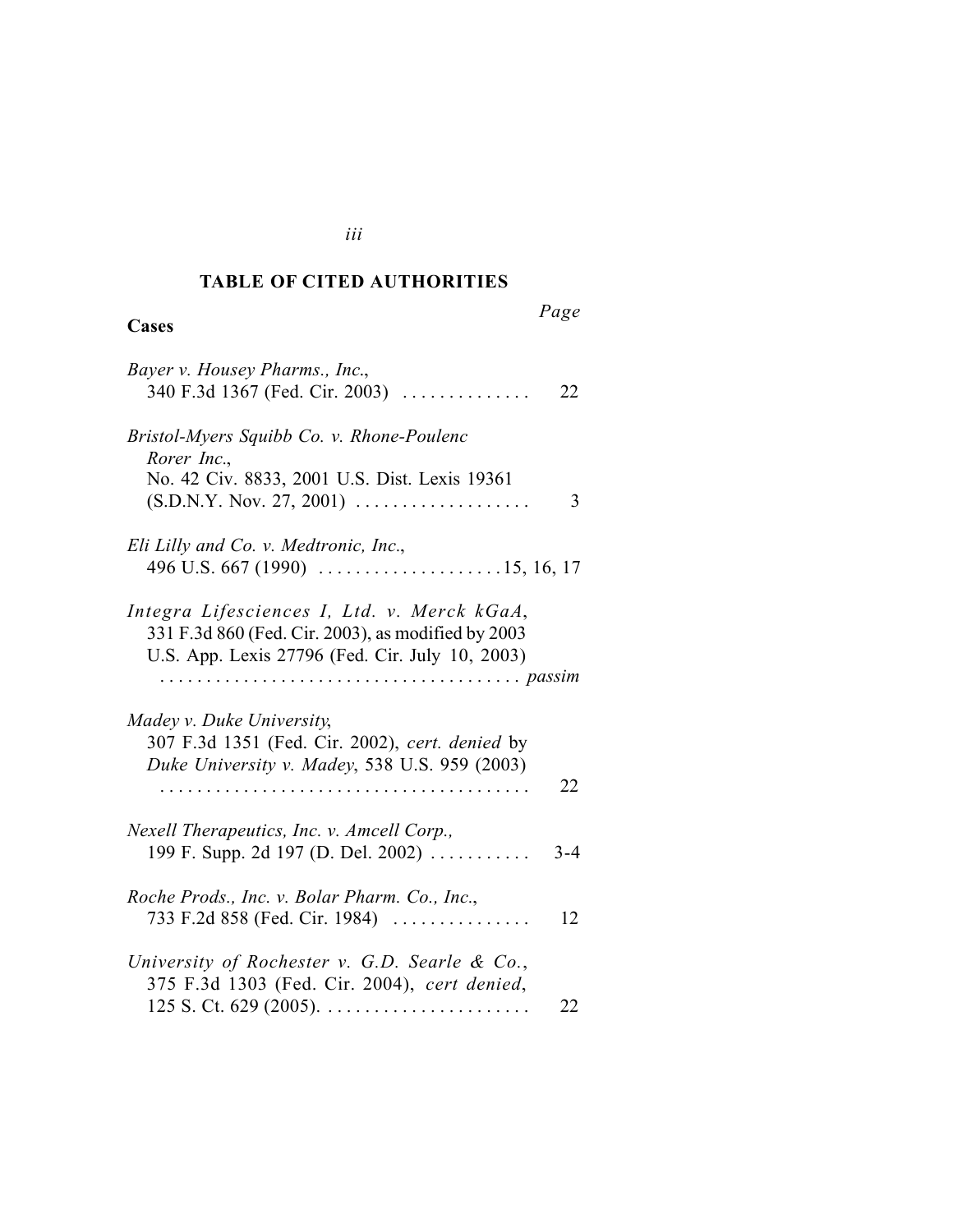| Cited Authorities |  |
|-------------------|--|
|-------------------|--|

|                                                                                                                                                                                                                | Page |
|----------------------------------------------------------------------------------------------------------------------------------------------------------------------------------------------------------------|------|
| <b>Statute</b>                                                                                                                                                                                                 |      |
|                                                                                                                                                                                                                |      |
| <b>Other Authorities</b>                                                                                                                                                                                       |      |
| H.R. Rep. No. 857                                                                                                                                                                                              | 19   |
| $1984 \text{ U.S.C.A.N.N. } 2684$                                                                                                                                                                              | 19   |
| Brief for the United States as Amicus Curiae on<br>Petition for a Writ of Certiorari to the United States<br>Court of Appeals for the Federal Circuit at 16 n.5,<br>Merck kGaA v. Integra Lifesciences I, Ltd. | 9    |
| David C. Hoffman, A Modest Proposal: Toward<br><b>Improved Access to Biotechnology Research Tools</b><br>by Implementing A Broad Experimental Use<br><i>Exception,</i> " 89 Cornell L. Rev. 993 (2004) 21, 22  |      |
| Janice M Mueller, No Dilettante Affair: Rethinking<br>the Experimental Use Exception to Patent<br>Infringement for Biomedical Research Tools,<br>76 Wash. L. Rev. 1 (2001)                                     | 8    |
| Janice M. Mueller, The Evanescent Experimental Use<br><b>Exemption from United States Patent Infringement</b><br>Liability: Implications for University and<br>Nonprofit Research and Development, 56 Baylor   |      |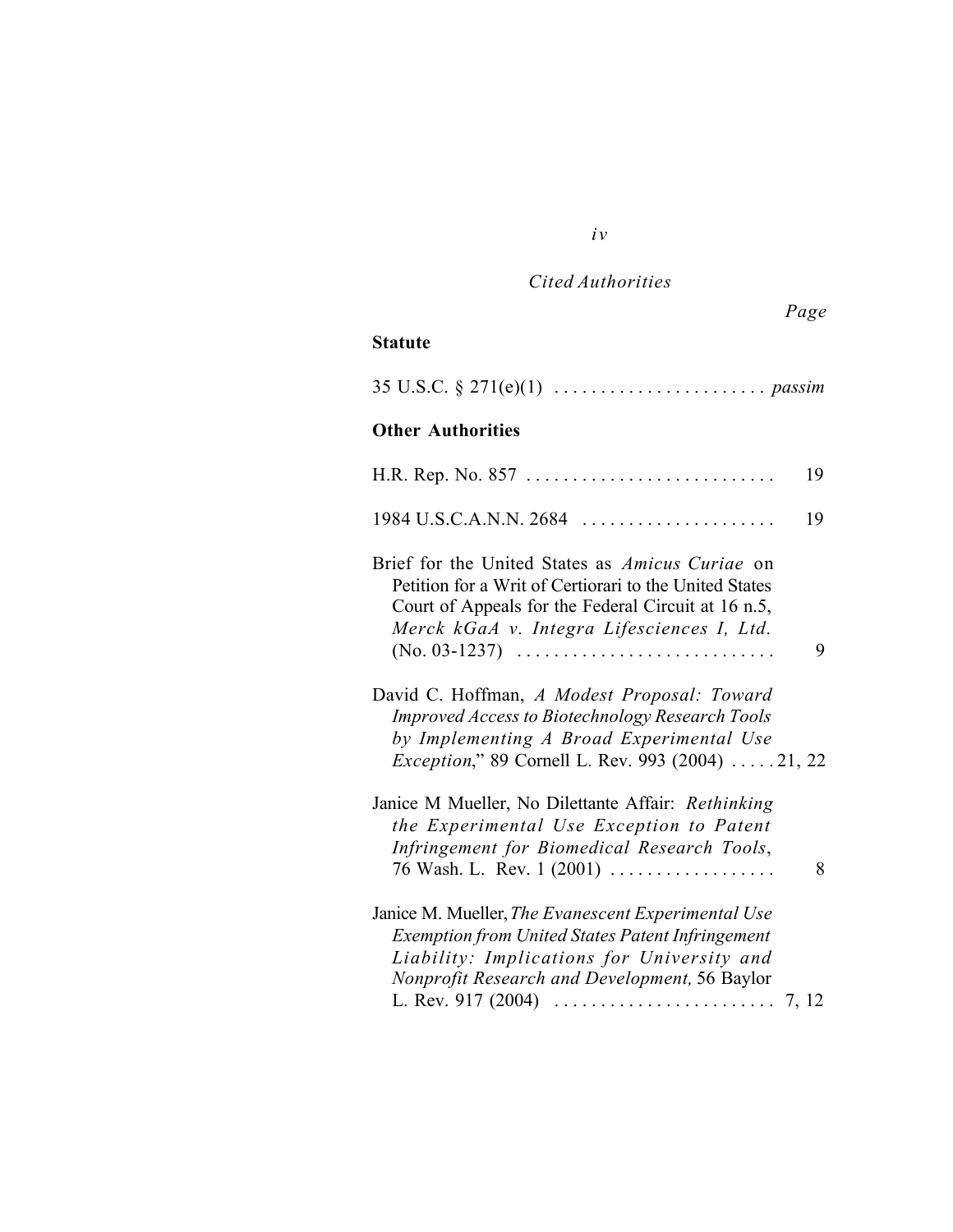# *Cited Authorities*

|--|

| Jian Xiao, Carving Out a Biotechnology Research<br>Tool Exception to the Safe Harbor Provision of<br>35 U.S.C. § $271(e)(1)$ , 12 Tex. Intell. Prop.                                                                                                                                                              |    |
|-------------------------------------------------------------------------------------------------------------------------------------------------------------------------------------------------------------------------------------------------------------------------------------------------------------------|----|
| Federal Trade Commission, To Promote Innovation:<br>The Proper Balance of Competition and Patent<br>Law and Policy ch. 3, p. 16 (October 2003),<br><i>available at</i> $\langle \text{http://www.ftc.gov/os/2003/10/}) \rangle$<br>$\text{innovation}$ rpt.pdf> $\dots \dots \dots \dots \dots \dots \dots \dots$ | 6  |
| Katherine J. Strandburg, What Does The Public Get?<br>Experimental Use and the Patent Bargain, 2004<br>Wis. L. Rev. 81                                                                                                                                                                                            | 11 |
| Nicholas Groombridge and Sheryl Calabro, Integra<br>Lifesciences v. Merck - Good for Research or Just<br>Good for Research Tool Patent Owners?<br>22 Biotechnology Law Report 462 October 2003)                                                                                                                   |    |
|                                                                                                                                                                                                                                                                                                                   | 3  |
| Sharing Biomedical Research Resources: <i>Principles</i><br>and Guidelines for Recipients of NIH Research<br>Grants and Contracts, 64 Fed. Reg. 72,090, 72092                                                                                                                                                     | 7  |
| Skip Rimer, Study Ranks San Diego #1 Among U.S.<br>Biotech Centers, Biotechnology News, June 17,                                                                                                                                                                                                                  | 1  |

*v*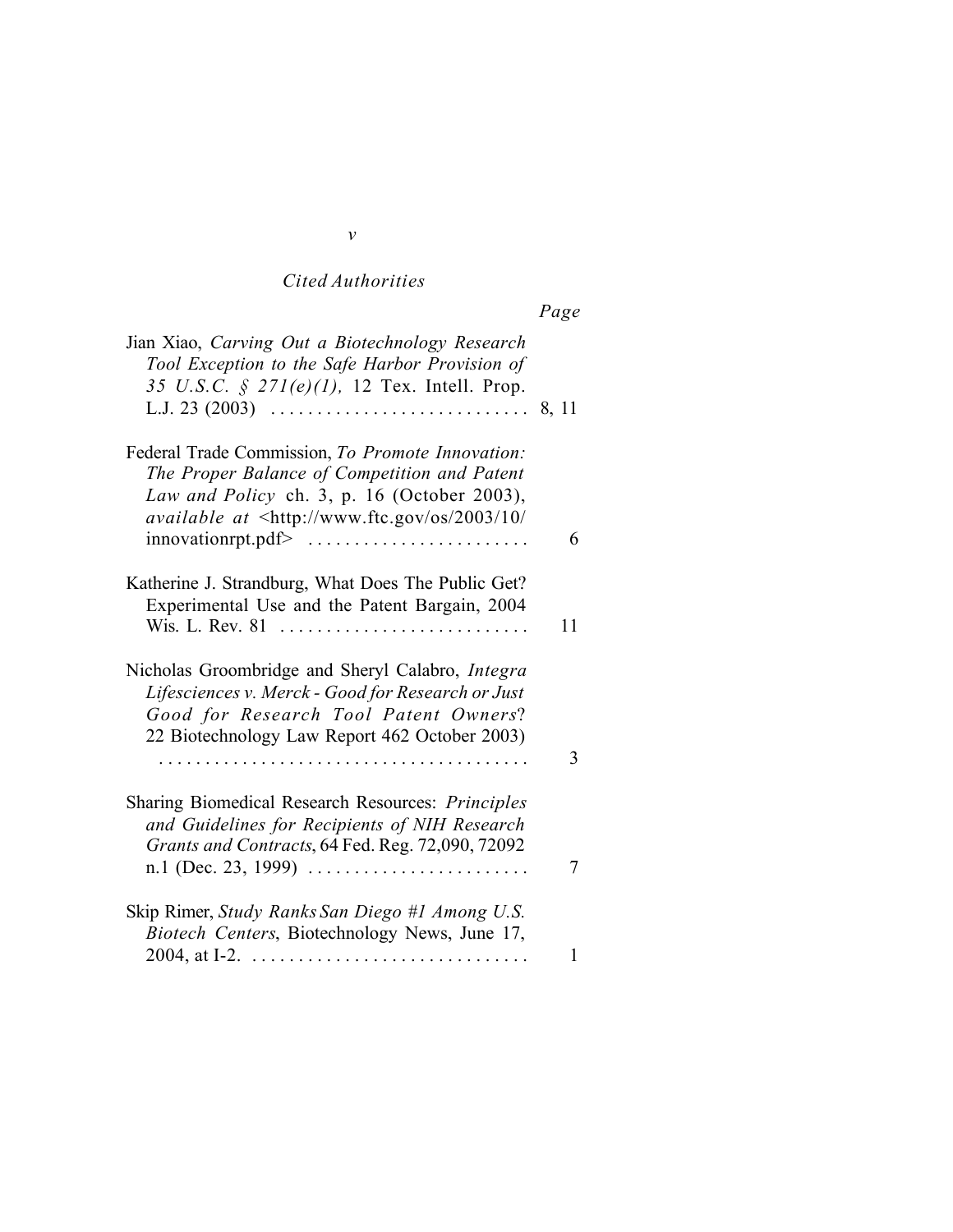#### **THE INTEREST OF THE AMICUS CURIAE**<sup>1</sup>

The *Amicus Curiae*, the San Diego Intellectual Property Law Association, is a non-profit organization comprising a representative cross-section of individuals in San Diego County with an interest in intellectual property matters. Its membership is drawn from attorneys and patent agents who address patent issues on behalf of companies, institutions, and inventors.

The San Diego region is home to a substantial share of the nation's biotechnology and pharmaceutical companies, and a number of not-for-profit research institutions, including the University of California at San Diego, Salk Institute for Biomedical Studies, The Scripps Research Institute, and the Burnham Institute. More than 300 biotechnology companies reside in San Diego County.

A 2004 study ranked San Diego first among U.S. biotechnology centers, based on two broad categories: the innovation pipeline (the infrastructure that allows a region to capitalize on its biotech knowledge and creativity) and the current impact assessment (an area's success in bringing ideas to the marketplace and creating companies, jobs and products). *See* Skip Rimer, *Study Ranks San Diego #1 Among U.S. Biotech Centers*, Biotechnology News, June 17, 2004, at I-2.

The interest of the *Amicus* is in ensuring that the scope of exemption under 35 U.S.C. § 271(e)(1) strikes the proper

<sup>&</sup>lt;sup>1</sup> No counsel for any party authored this brief either in whole or in part, and no persons other than the *Amicus Curiae* and their counsel made any monetary contribution to its preparation or submission. The parties' written consents to the filing of this brief have been filed with the Clerk of the Court.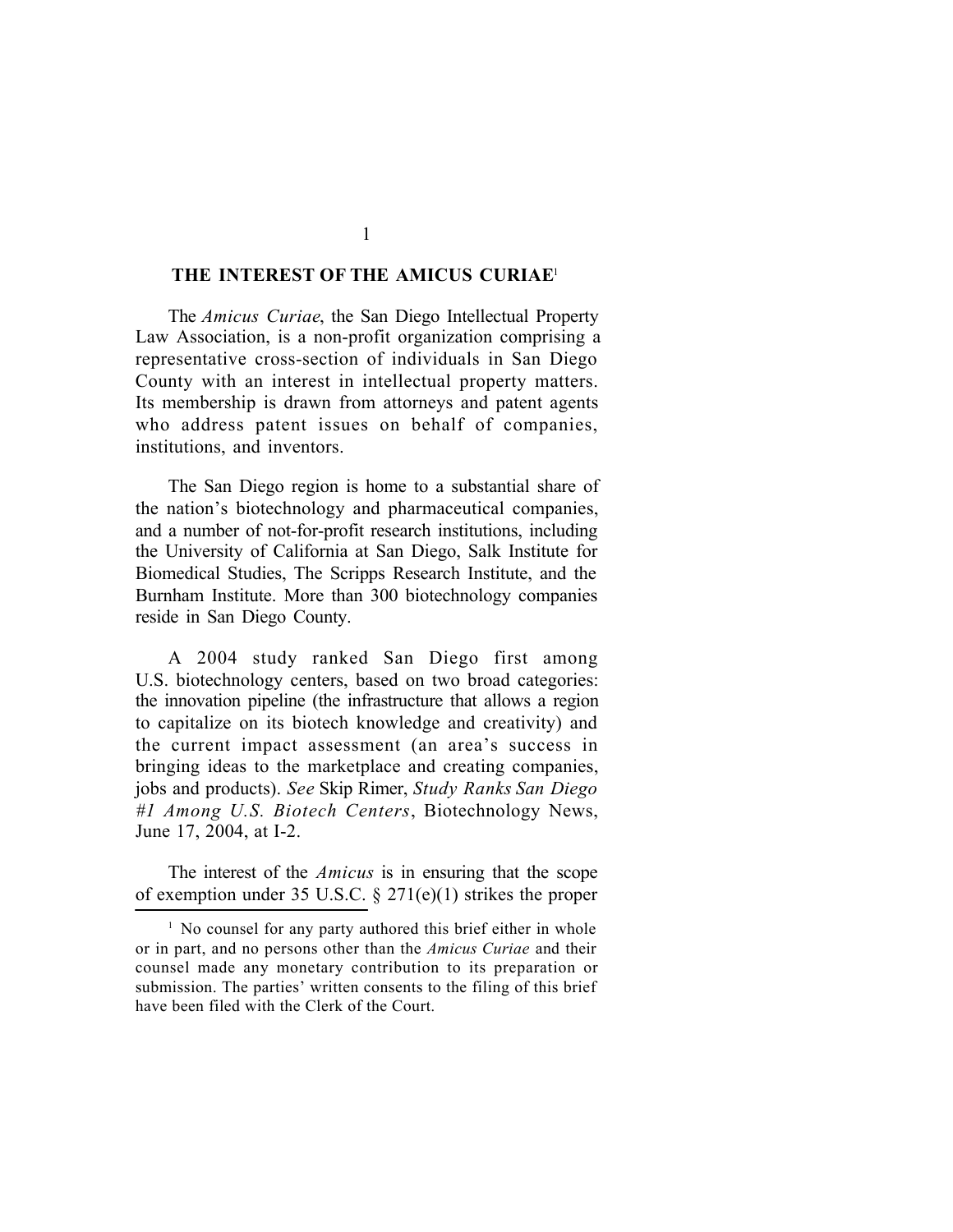balance between the interests of biotechnology companies who invent new research tools for use in drug development and the interests of those who develop and commercialize life-saving drugs.

#### **SUMMARY OF ARGUMENT**

At issue in this case is the scope of the statutory exemption from patent infringement under 35 U.S.C.  $§$  271(e)(1). The Court has granted certiorari to decide whether  $\S 271(e)(1)$  applies to pre-clinical drug research and development activities. The interest of the *Amicus* is the effect of the scope of the  $\S 271(e)(1)$  exemption on holders of research tool patents used in drug discovery and development. The *Amicus* submits that the nature of the "patented invention" and the nature of its "use" are the proper determinants for whether the  $\S 271(e)(1)$  exemption should apply. Under such an analysis, the  $\S 271(e)(1)$  exemption does not apply to research performed with (as opposed to on) patented research tools.

The issue presented is complex and affects the future of drug development in the United States. Preserving the balance between the rights of companies who invent the tools used in drug development and those who engage in drug development itself requires a comprehensive approach combining carefully-crafted legislative and judicial solutions. This Court has taken an important first step in granting *certiorari* in this case.

Any decision by this Court concerning the scope of the exemption under  $\S 271(e)(1)$  will have far-reaching effects on the biotechnology and pharmaceutical industry in the United States and will affect the rights of patent holders of research tools. If the Court interprets the statutory exemption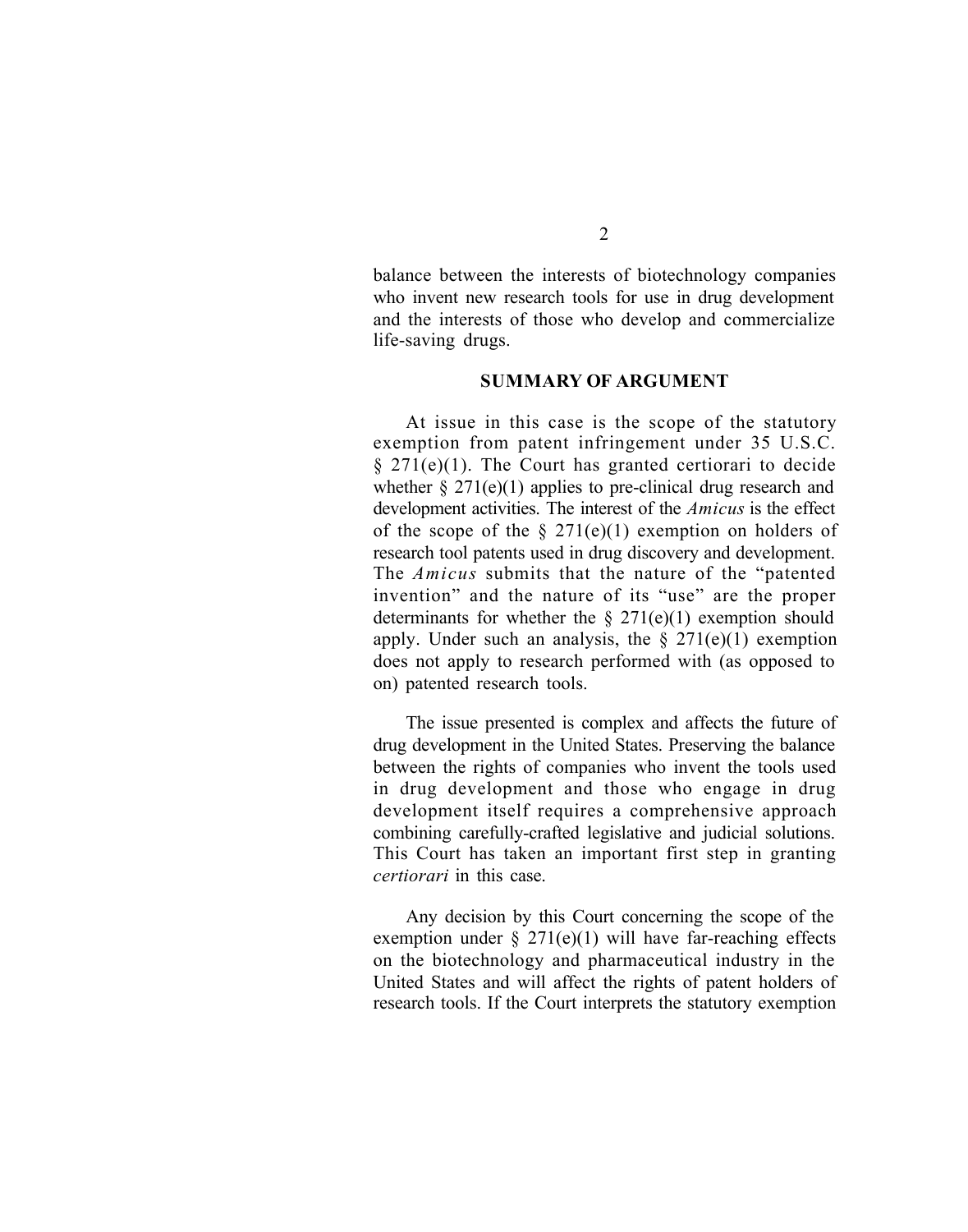broadly to encompass all drug development, without considering whether the patents pertain to the drugs themselves or the research tools used in drug development, research tool patent holders may not receive value for their inventions.

If, on the other hand, the Court interprets the exemption narrowly to apply only to clinical trial activities, drug developers will need a license to use research tools during pre-clinical activities. Some argue that if the exemption is interpreted narrowly to exclude pre-clinical activities, such as the Federal Circuit did in this case, it will undermine the purpose of  $\S 271(e)(1)$  by making it impossible for companies engaged in drug development to reach the clinical trial threshold at which the exemption is triggered. If the exemption comes into play only when the research effort is approaching the point at which regulatory approval will be sought, then the exemption would never apply because preliminary research needed to identify such a compound would be barred by the patent laws. *See* Nicholas Groombridge and Sheryl Calabro, *Integra Lifesciences v. Merck - Good for Research or Just Good for Research Tool Patent Owners*? 22 Biotech Law Report 462, 469 (October 2003). In determining the proper scope of  $\S 271(e)(1)$ , this Court must balance these competing concerns.

Until the Federal Circuit's decision in *Integra*, most companies ignored the rights of research tool patent-holders as long as they were engaged in the discovery and development of new drugs. 22 Biotechnology Law Report at 465-66. District court decisions such as *Bristol-Myers Squibb Co. v. Rhone-Poulenc Rorer Inc.*, No. 42 Civ. 8833, 2001 U.S. Dist. Lexis 19361 (S.D.N.Y. Nov. 27, 2001), and *Nexell Therapeutics, Inc. v. Amcell Corp.,* 199 F. Supp. 2d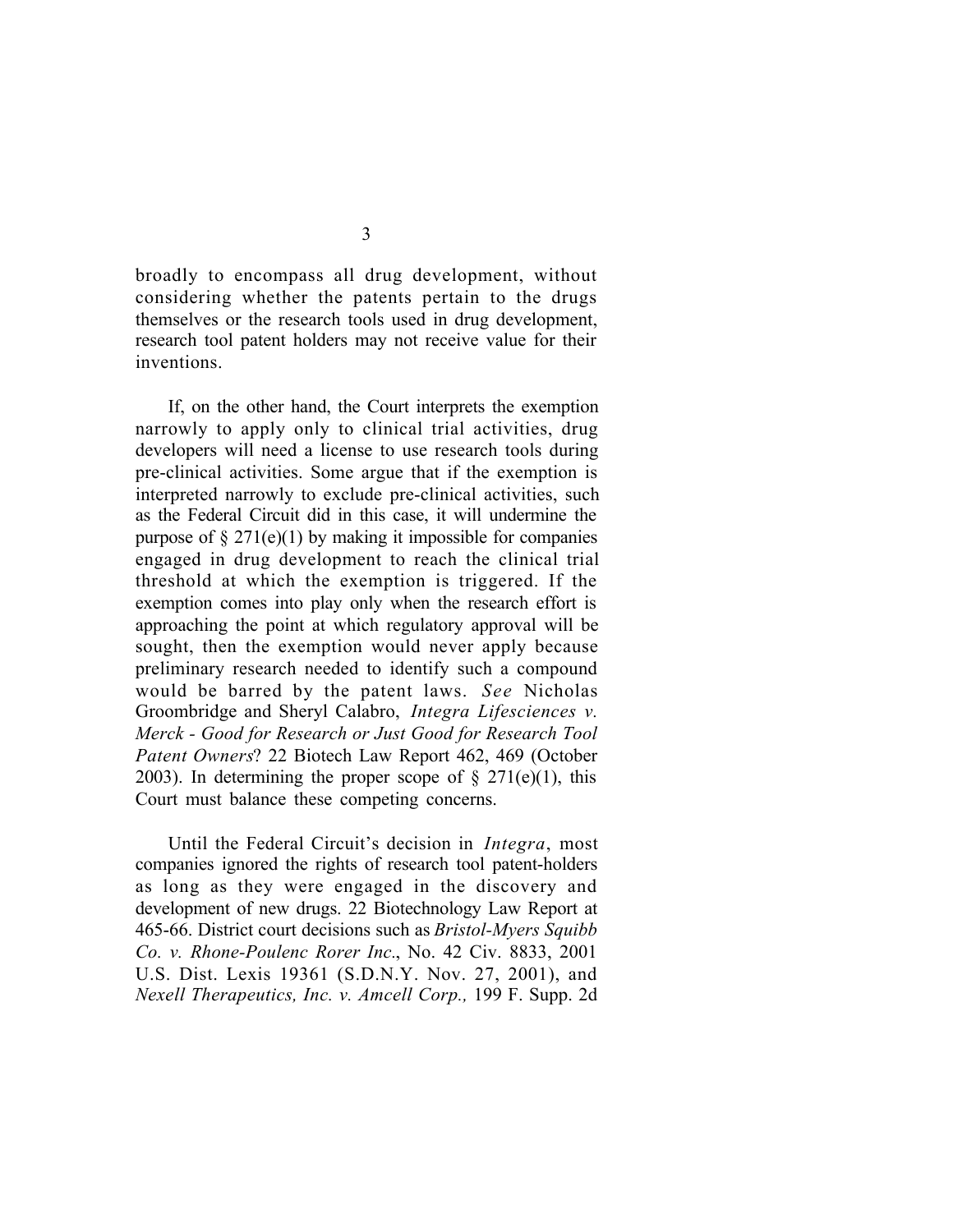197 (D. Del. 2002), had held that such investigation was within the safe harbor provision of  $\S 271(e)(1)$ . The Federal Circuit in this case drastically narrowed the exemption, explicitly stating that it was concerned that a broader exemption would eliminate the value of research tool patents. *Integra Lifesciences I, Ltd. v. Merck kGaA*, 331 F.3d 860, 86 (Fed. Cir. 2003), *as modified by* 2003 U.S. App. Lexis 27796 (Fed. Cir. July 10, 2003).

The Court's decision in this case will influence the valuation of research tool patents. Should drug development companies be permitted to use patented inventions directed toward research tools without recompense to the research tool patent holders? The answer is critical to research tool companies whose business models and very survival depends on the commercialization of patented research technology. The scope and contours of the exemption as delineated by this Court will determine whether research tool patent owners receive the benefit of the patent bargain and are fairly compensated for their intellectual property. The *Amicus* submits that research tool patent-holders should receive the benefit of their contribution to drug development activities, as would any other patent holder.

The *Amicus* does not favor either position advocated by the parties in this case concerning the scope of the clinical trial exemption under  $\S 271(e)(1)$ . Merck takes the position that  $\S 271(e)(1)$  should provide a blanket exemption to all drug discovery and development activities, regardless of the nature of the patent. Integra takes the opposing position that no drug discovery and pre-clinical development activities are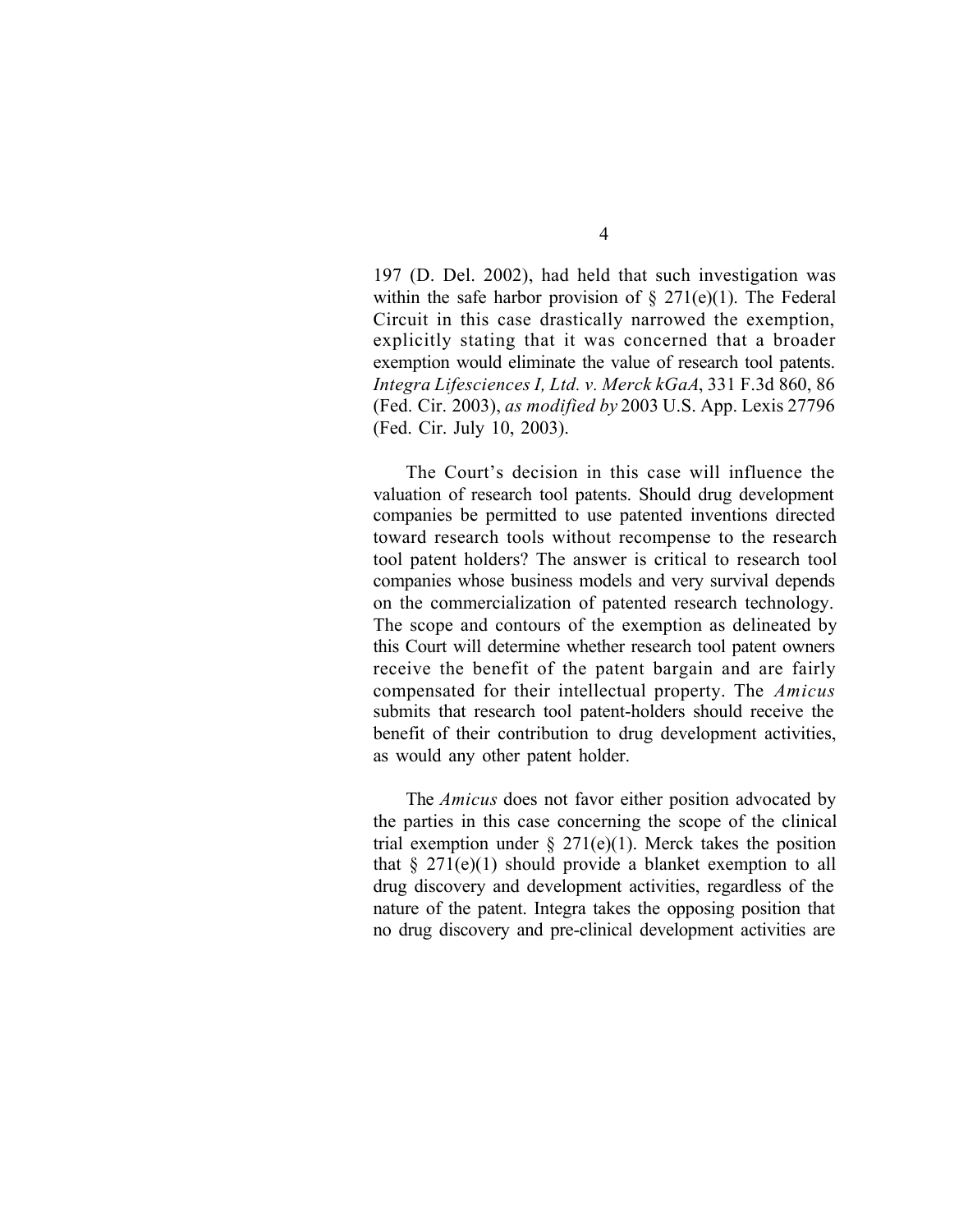"reasonably related" to submission of information to FDA. While the  $\S 271(e)(1)$  exemption may apply to uses of drug-specific patented inventions during both pre-clinical and clinical phases of the regulatory approval process, the *Amicus* believes it should not apply to the research tools used in drug development. Unlike drug-specific patents, research tool patents are not the "patented inventions" contemplated by  $§$  271(e)(1).<sup>2</sup> These patents do not focus on methods of making drugs or treating patients. Instead, patented research tools are used to conduct research on other drug products that do not physically incorporate the patented research tool.

Neither party in this case directly focuses on the nature of the patents and the nature of the use of the patented invention in the drug development process in determining whether such activity is encompassed by  $\S 271(e)(1)$ . Such a focus is critical to a determination of the proper scope of the exemption to foster pharmaceutical innovation while preserving both the incentives of the patent system and the intellectual capital of innovative companies and institutions. Rather than focusing on *when* the patented invention is used in the drug development process, the *Amicus* submits that the nature of the "patented invention" and the nature of its use determine whether the  $\S 271(e)(1)$  exemption should apply.

<sup>&</sup>lt;sup>2</sup> As discussed *supra*, the "patented invention" of  $\S 271(e)(1)$ includes both patents relating to drug products and medical devices. However, because the product at issue in this case relates to a drug, the term "drug-specific" patent is used herein.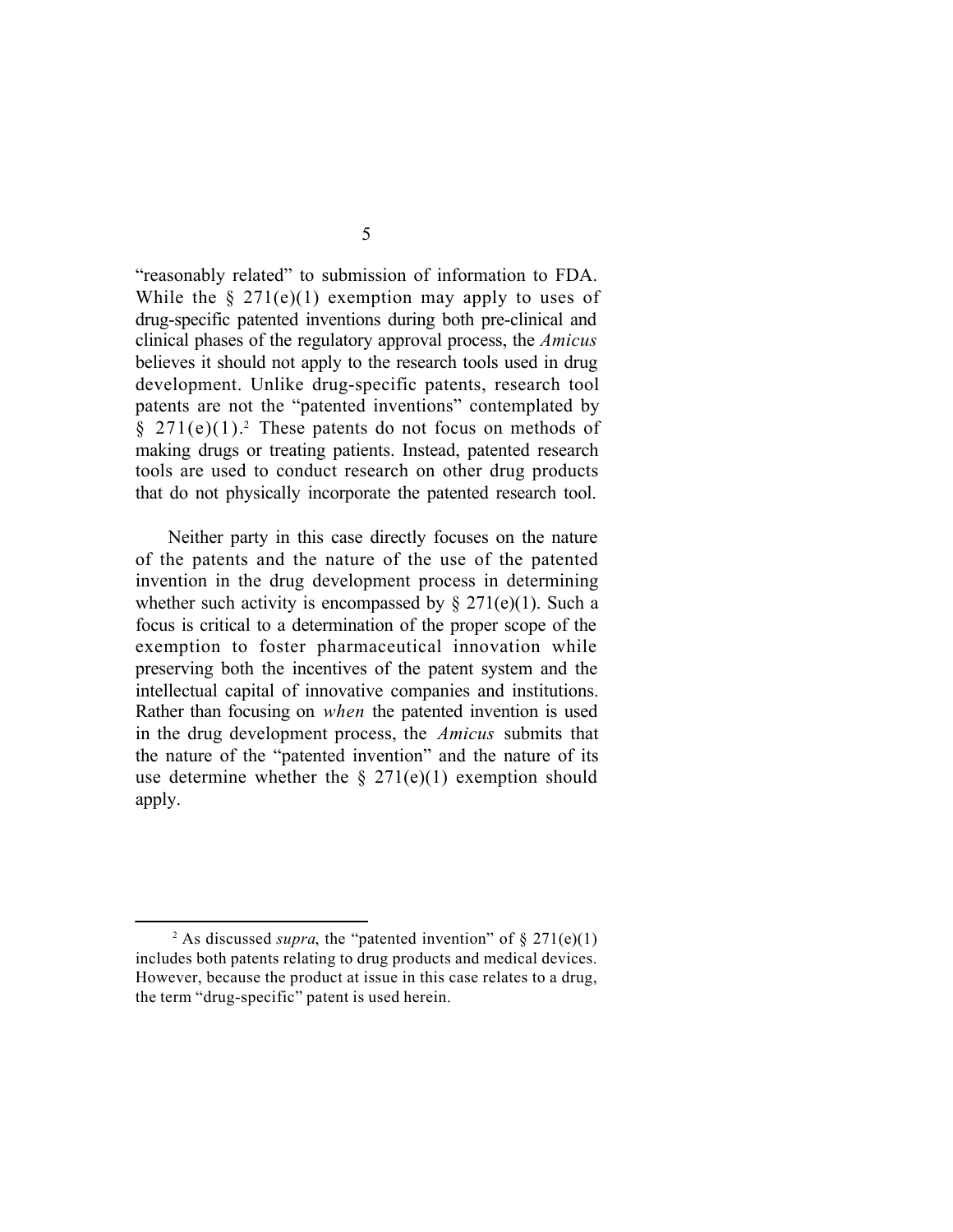## **AN UNDERSTANDING OF RESEARCH TOOLS AND THEIR USE IN THE DRUG DEVELOPMENT PROCESS IS CRITICAL TO THE ANALYSIS OF THE SCOPE OF THE SECTION 271(e)(1) EXEMPTION**

Although Petitioner and Respondent focus on when in the development process the exemption should apply, this case also raises the important issue of the impact of the scope of the  $\S 271(e)(1)$  exemption on research tools used in the biotechnology/pharmaceutical industry. Understanding the diversity of research tools and how they are used during the drug development process is critical to a proper analysis of the scope of the exemption under  $\S 271(e)(1)$ . The starting point is a comprehensive definition of research tools.

#### **A. Definition of Research Tools**

Research tools have been defined in various ways. The FTC, in its recently released report on competition and patent law policy, provided a generalized definition of research tools: "A research tool is a technology that is used by pharmaceutical and biotechnology companies to find, refine, or otherwise design and identify a potential product or properties of a potential drug product."<sup>3</sup>

Other definitions incorporate examples to demonstrate the diversity of research tools.<sup>4</sup> For example, one

<sup>3</sup> Federal Trade Commission, *To Promote Innovation: The Proper Balance of Competition and Patent Law and Policy* ch. 3, p. 16 (October 2003), *available at* <http://www.ftc.gov/os/2003/ 10/innovationrpt.pdf>

<sup>4</sup> Judge Newman defined research tools very simply: "A research tool is a product or method whose purpose is use in the conduct of (Cont'd)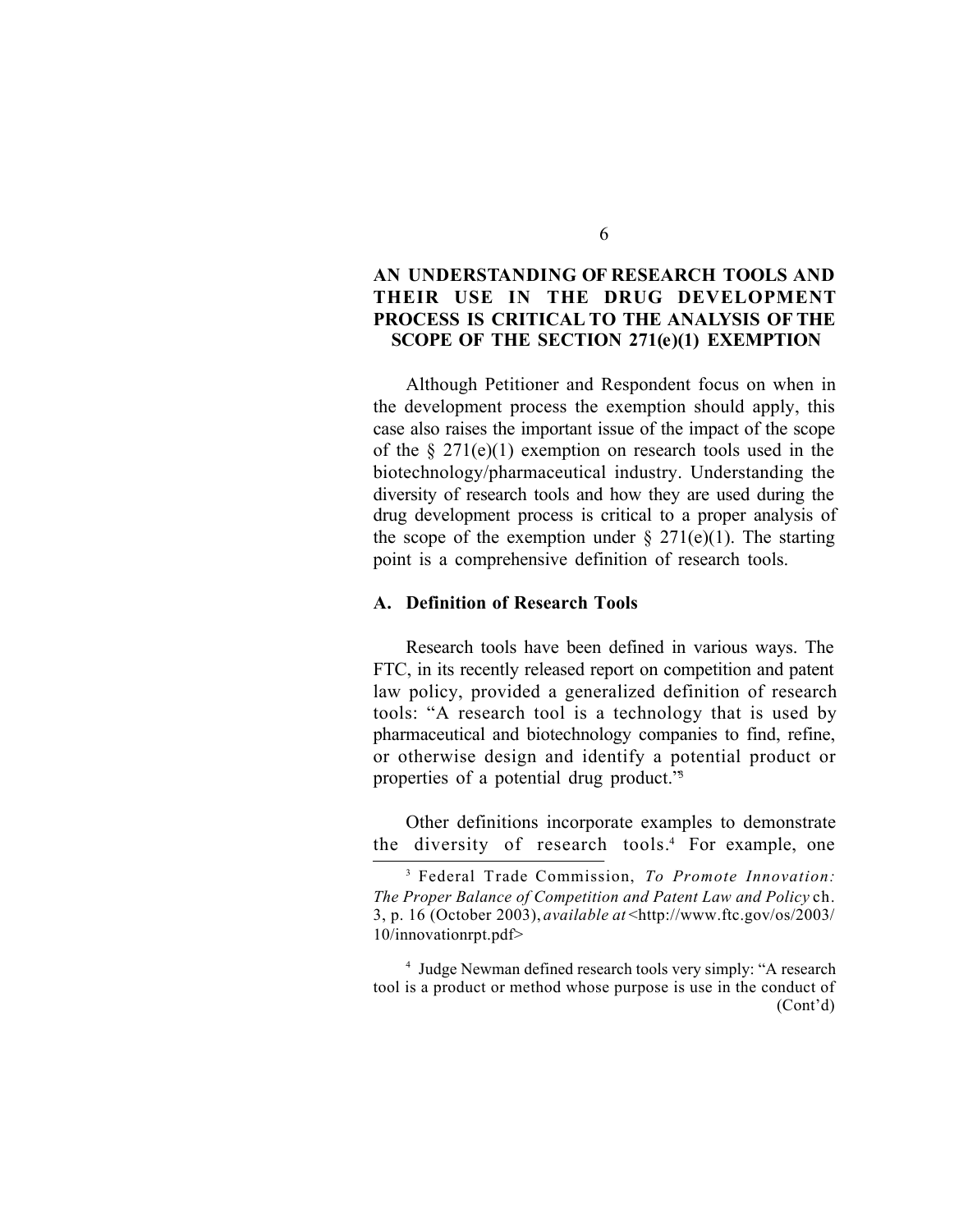commentator explained, "A research tool is generally understood as any resource commonly used by scientists in the laboratory to conduct research, and can include everything from a common chemical reagent to devices such as laboratory scales to mice or other laboratory animals genetically engineered for susceptibility to certain diseases." Janice M. Mueller, *The Evanescent Experimental Use Exemption from United States Patent Infringement Liability: Implications for University and Nonprofit Research and Development*, 56 Baylor L. Rev. 917, 955 (2004).

The majority in the opinion below relied on the widely used National Institutes of Health's ("NIH") definition of research tools, which supplies several examples to illustrate the term: "[R]esearch tools are defined to be 'tools that scientists use in the laboratory, including cell lines, monoclonal antibodies, reagents, animal models, growth factors, combinatorial chemistry and DNA libraries, clones and cloning tools (such as PCR), methods, laboratory equipment and machines.'" *Integra*, 331 F.3d 812, n.4, *quoting* Sharing Biomedical Research Resources: *Principles and Guidelines for Recipients of NIH Research Grants and Contracts*, 64 Fed. Reg. 72,090, 72092 n.1 (Dec. 23, 1999). Research tools encompass both compositions and methods, as well as the familiar tools used in the laboratory such as equipment and machines.

A definition of research tools that is particularly useful in the  $\S 271(e)(1)$  context, however, makes clear that the resulting drug product does not incorporate the research tool.

<sup>(</sup>Cont'd)

research, whether the tool is an analytical balance, an assay kit, a laser device or a biochemical method such as the PCR (polymerase chain reaction)." *Integra,* 331 F. 3d at 878.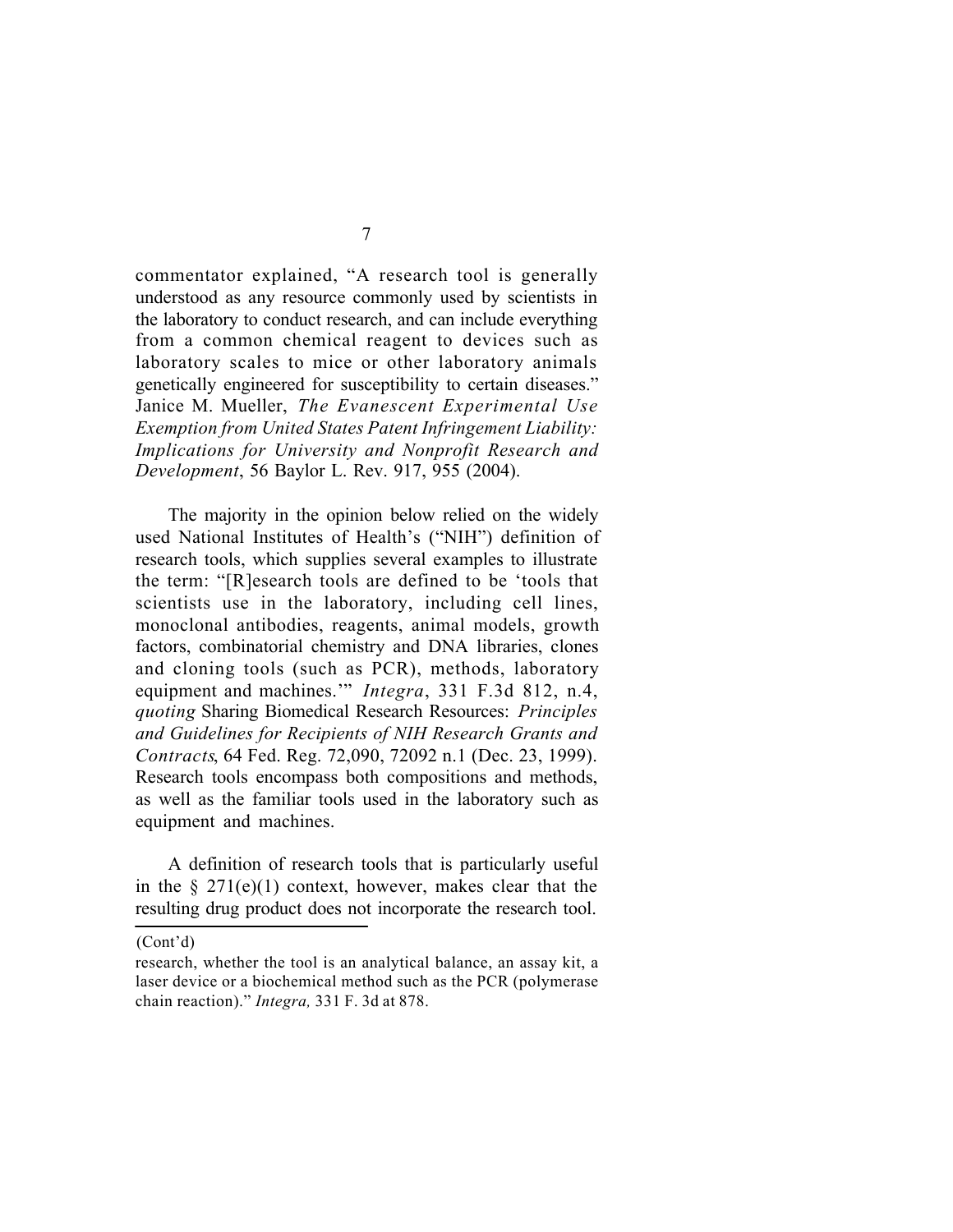Jian Xiao, *Carving Out a Biotechnology Research Tool Exception to the Safe Harbor Provision of 35 U.S.C. § 271(e)(1),* 12 Tex. Intell. Prop. L.J. 23, 49 (2003) (A biotechnology research tool refers to "a tool used in development of drug products, therapeutic devices or diagnostic methods that do not themselves physically incorporate the tool."). *See also* Janice M Mueller, *No Dilettante Affair*: *Rethinking the Experimental Use Exception to Patent Infringement for Biomedical Research Tools*, 76 Wash. L. Rev. 1, 14 (2001) (similar definition). The intended use of research tool patents is to conduct research with the tool that leads to a drug product. Implicit in the intended use of the research tool is the concept that the resulting drug product does not physically incorporate the research tool. The Amicus believes that any definition of research tool should include this concept.

#### **B. Nature of Use of Patented Invention**

The *Amicus* contends that the proper focus of a § 271(e)(1) analysis should be on the nature of the patented invention and its use, and not on when that use takes place. The policy debate in this case concerns, in part, on whether the patented peptides were used as a research tool or used as a new composition (*i.e*., a drug-specific invention.) As illustrated by the facts, it is not always easy to characterize the nature of the use of the patented invention. In close cases, use of a patented invention may be characterized as drugspecific by an accused infringer attempting to find safe harbor within the  $\S 271(e)(1)$  exemption and as use of a research tool by a patentee eager to obtain damages and injunctive relief for infringement.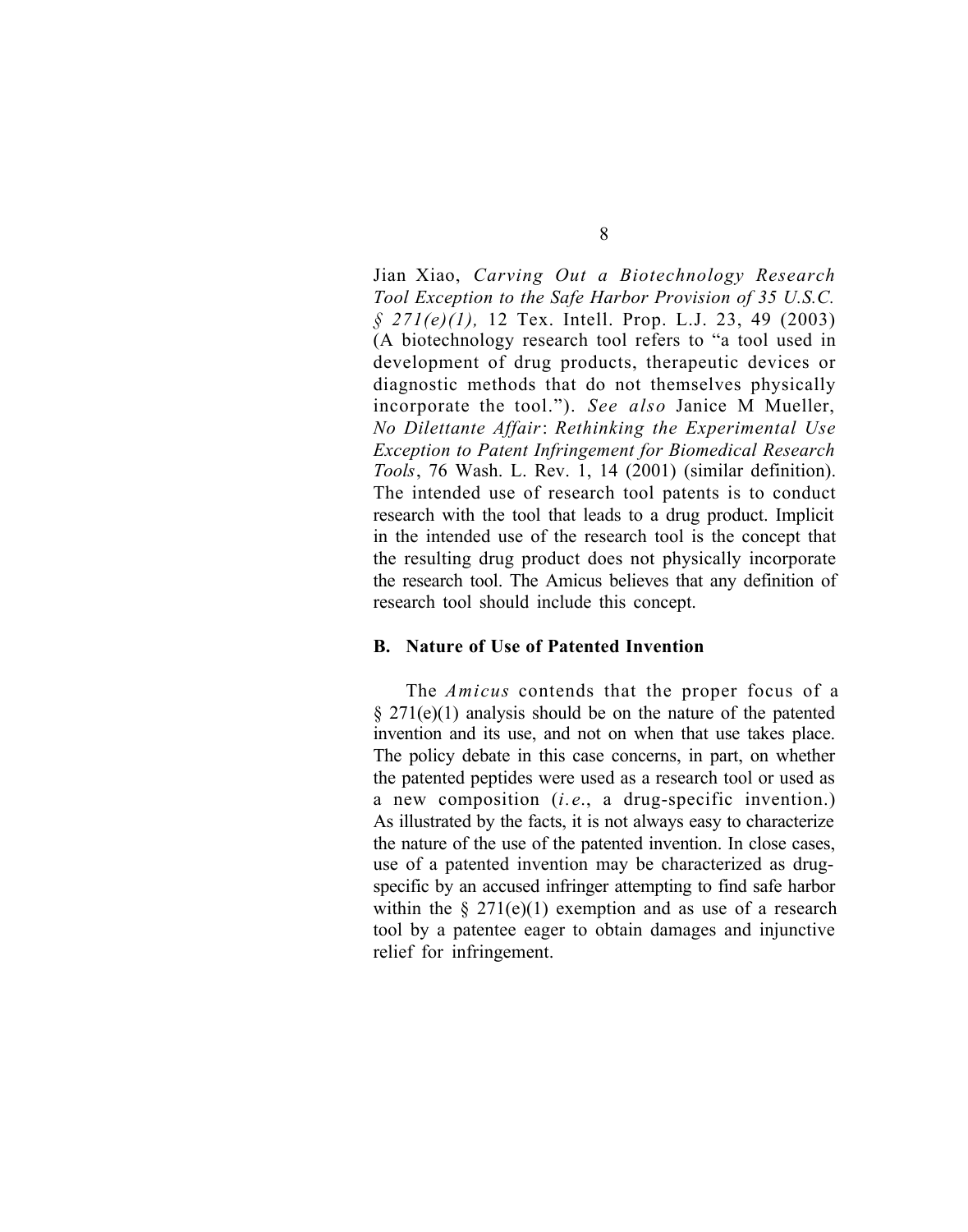Merck maintains that the use of the patented peptides by Scripps researchers was experimentation on the patented invention itself and not the use of the patented invention as a research tool (*i.e.*, a drug-specific patent)<sup>5</sup> *Integra*, 331 F.3d at 863. Merck concludes that such use is protected under the § 271(e)(1) exemption. *Id.* Judge Newman agreed, and explained in her dissent that Integra's patented RGD peptides are not research tools, "but simply new compositions having certain uses." *Id.* at 878 (Newman, J., dissenting).

Integra, on the other hand, argues that its patented peptides were used as a research tool to find a drug candidate, and that such use is not exempt under § 271(e)(1). *Integra*, 331 F.3d at 863. The majority in the opinion below agreed, commenting, "The dissent does not explain why one of those 'certain uses' cannot embrace use of an RGD peptide as a laboratory tool to facilitate the identification of a new therapeutic." *Id.* at 872, n.4. In fact, as expressly stated by the majority, the conclusion that the exemption was narrow and did not cover pre-clinical uses of patented inventions, was based, in part, on its desire to avoid vitiating the patent rights of the biotechnology research tool industry. *Id.* at 867 ("[E]xpansion of  $\S 271(e)(1)$  to include the Scripps-Merck activities would effectively vitiate the exclusive rights of patentees owning biotechnology tool patents.").

To determine whether the scope of the  $\S 271(e)(1)$ exemption covers pre-clinical activities, the Court must

<sup>&</sup>lt;sup>5</sup> The Solicitor General also weighed in on the issue, emphatically stating that this case "has nothing to do with research tools." Brief for the United States as *Amicus Curiae* on Petition for a Writ of Certiorari to the United States Court of Appeals for the Federal Circuit at 16 n.5, *Merck kGaA v. Integra Lifesciences I, Ltd.* (No. 03-1237).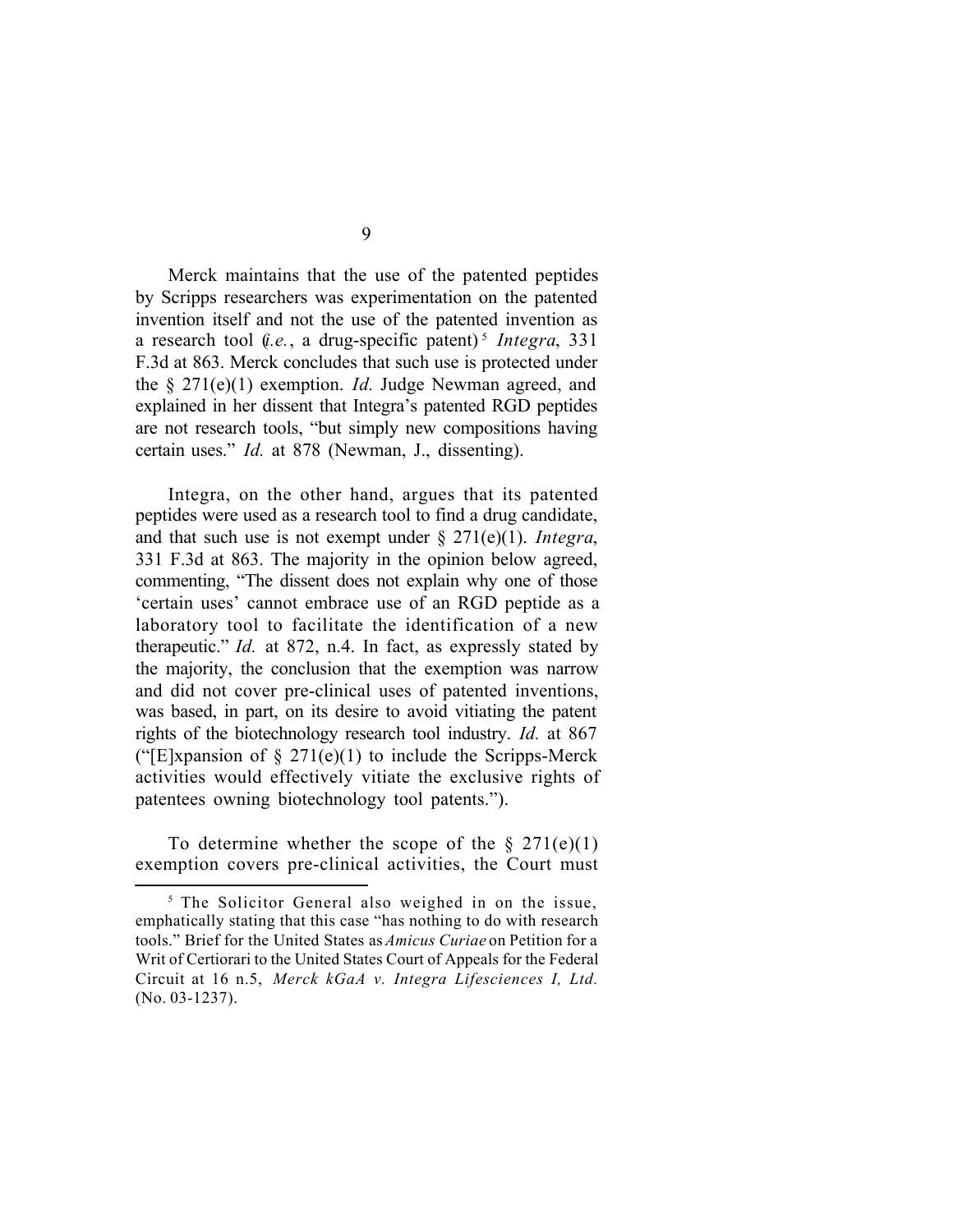consider the research tool issue. If the Court interprets the scope of  $\S 271(e)(1)$  broadly without considering the nature of the use, the patent rights of many research tools will be lost. The majority below, in narrowly interpreting the scope of the exemption, made this point. "[E]xaggerating  $§$  271(e)(1) out of context would swallow the whole benefit of the Patent Act for some categories of biotechnological inventions." *Integra,* 331 F.3d at 867*.* If the Court affirms the Federal Circuit's ruling that the scope of  $\S 271(e)(1)$  is narrow and does not encompass pre-clinical activities based on the timing rationale alone<sup>6</sup>, research tool patent holders will be compensated for the use of their tools during the pre-clinical phase. Other uses of patented inventions during the pre-clinical phase, however, that are reasonably related to development and submission of information to the FDA will not be covered by the exemption.

<sup>6</sup> The Federal Circuit, did not distinguish pre-clinical activities from basic research and drug discovery, simply stating that the exemption does not encompass the full range of "general biomedical experimentation." *Id.* at 868. Implicit in the statutory language of §  $271(e)(1)$  is a fundamental timing constraint. The natural dividing line, however, is not between the pre-clinical and clinical phases, as the court below found, but rather between the basic research and pre-clinical development phases. The statute cannot cover the entire continuum of basic research, drug discovery and drug development because the use of the "patented invention" cannot be "solely for uses reasonably related to the development and submission of information" to the FDA until the drug candidate has been identified. 35 U.S.C.  $\S$  271(e)(1). If the activity is so early in the drug development process that it is not reasonably related to the development and submission of information" to the FDA, it cannot possibly be exempt.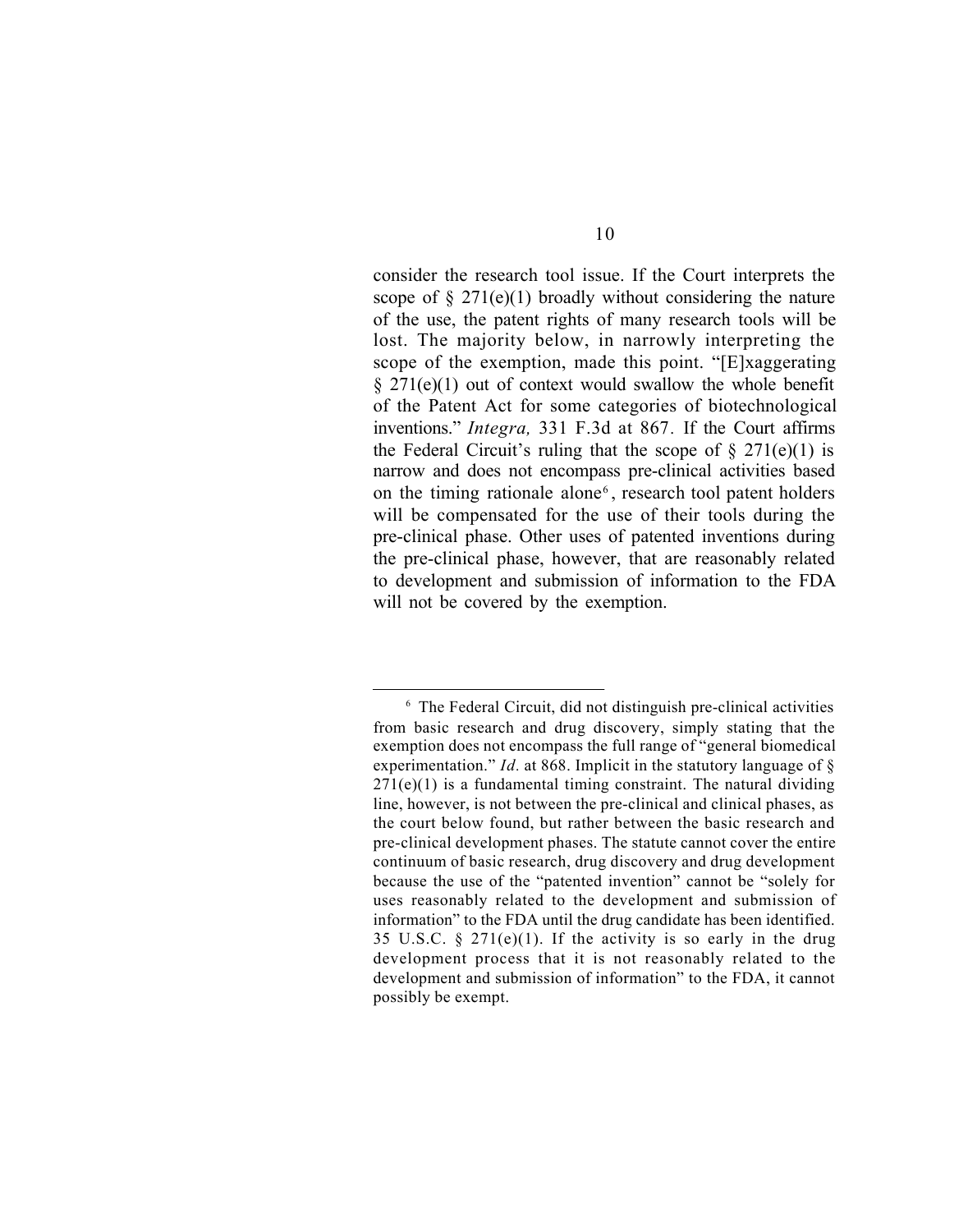# **THE CRITICAL DISTINCTION TO DETERMINE WHETHER THE § 271(e)(1) EXEMPTION APPLIES IS THE NATURE OF THE PATENTED INVENTION AND THE NATURE OF ITS USE**

The question before this Court is whether the  $\S 271(e)(1)$ exemption applies to any uses of "patented inventions" during the pre-clinical phase.<sup>7</sup> An analysis based on when in the development process the use occurs does not definitively settle this issue. Instead, a determination of the proper scope of the exemption also must analyze the nature of the use of patented invention and whether the use is "reasonably related to the development and submission of information" to the FDA. This analysis, which has been employed under the common law experimental use exception<sup>8</sup>, also has application in the context of  $\S$  271(e)(1).

In determining the proper scope of the  $\S 271(e)(1)$ exemption, the Court must consider whether the type of patent that is being used is a drug-specific patent or a research

<sup>7</sup> Under the Federal Food, Drug and Cosmetic Act ("FDCA"), a drug developer must conduct an extensive investigation of a new drug to obtain FDA approval. During the pre-clinical phase, which takes approximately three to six years, the drug developer "must generate in vitro and animal data about the drug candidate, including chemical structure, safety, efficacy, and toxicology of the drug." 12 Tex. Intell. Prop. L. J. at 27. This data is submitted in an Investigational New Drug Application ("IND"). The approval of the IND signals the beginning of the clinical trials on human subjects. *Id.*

<sup>8</sup> While the *Amicus* understand that the common law experimental use exception is not at issue here because it was not raised or addressed by the parties below, the analytical framework of the exception is nevertheless instructive.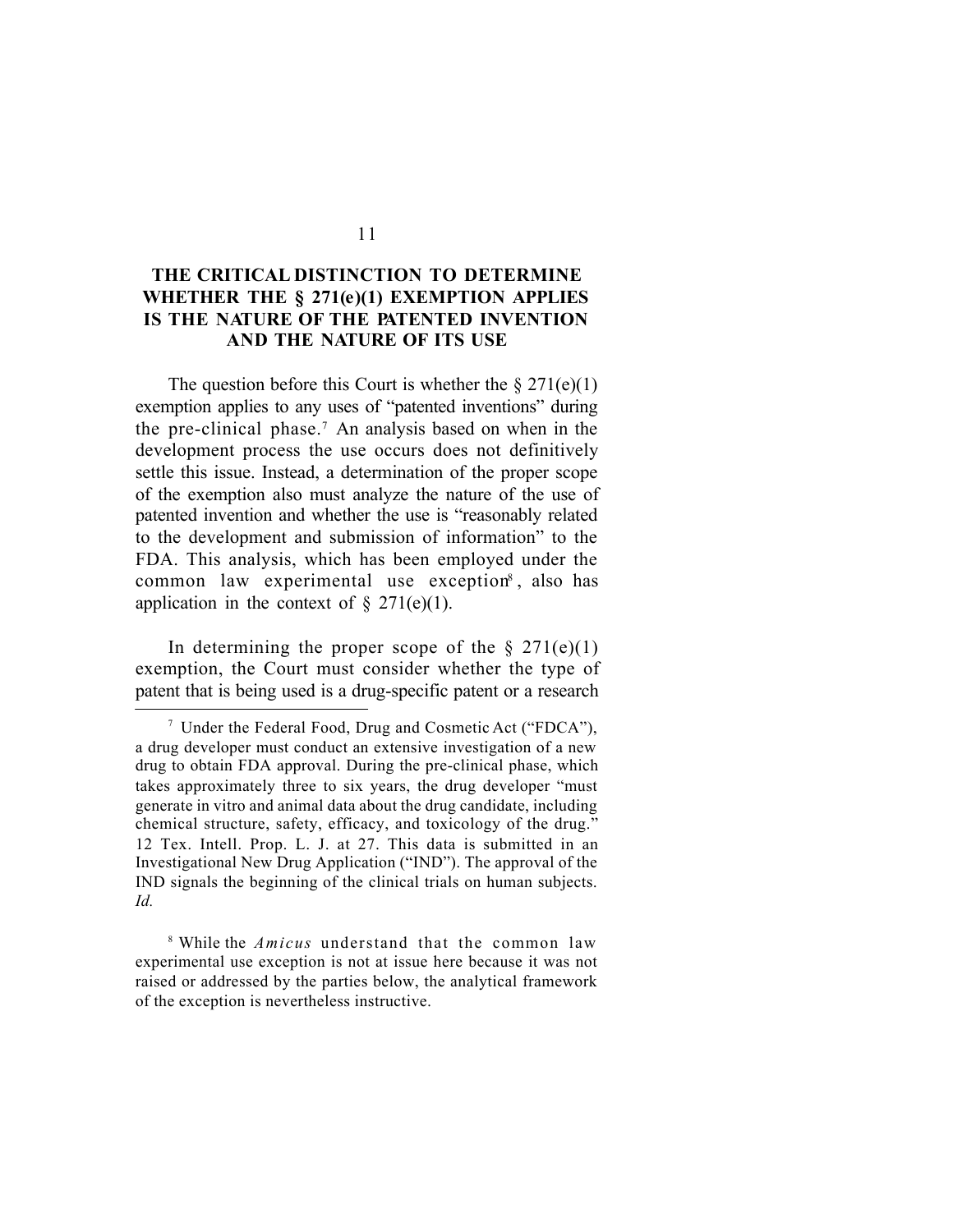tool patent. Drug-specific patents cover the new drug *per se*, its manufacturing methods, starting materials, and intermediates to make the drug, formulations of the drug *i.e.*, the particular formulation of the drug administered to products, and methods of treatment. The focus of these drugspecific patents is the nature of the drug itself. In contrast, the focus of research tool patents is on the methods, equipment and compositions used to conduct research on drug products, *i.e*., the research tools are not physically incorporated into the drug product. Katherine J. Strandburg, *What Does The Public Get? Experimental Use and the Patent Bargain*, *Experimental Use and the Patent Bargain*, 2004 Wis. L. Rev. 81, 123 (2004).

Drug-specific patents and research tool patents, however, are not always readily distinguishable. A biotechnology/ pharmaceutical invention may be both a valuable end product and a basic tool used in the discovery and development of an end product. 12 Tex. Intell. Prop. L.J. at 48. In the broader context of experimental use, commentators widely accept the "experimenting on" versus "experimenting with" dichotomy to determine whether the use is of the patented drug itself or of a research tool employed in drug development. 56 Baylor L. Rev. at 956-57. Such an analysis also is useful to distinguish types of "use" in the context of  $\S 271(e)(1)$ .

<sup>9</sup> There is a parallel between the experimental use exception and § 271(e)(1). Section 271(e)(1) is a legislative outgrowth of the common law experimental use exception. Section  $271(e)(1)$ was enacted to overturn the ruling in *Roche Products, Inc. v. Bolar Pharmaceutical Co.* that the common law experimental use exception did not apply to the development and submission of information to the FDA during generic drug development. *See Roche Prods., Inc. v. Bolar Pharm. Co., Inc.*, 733 F.2d 858, 863 (Fed. Cir. (Cont'd)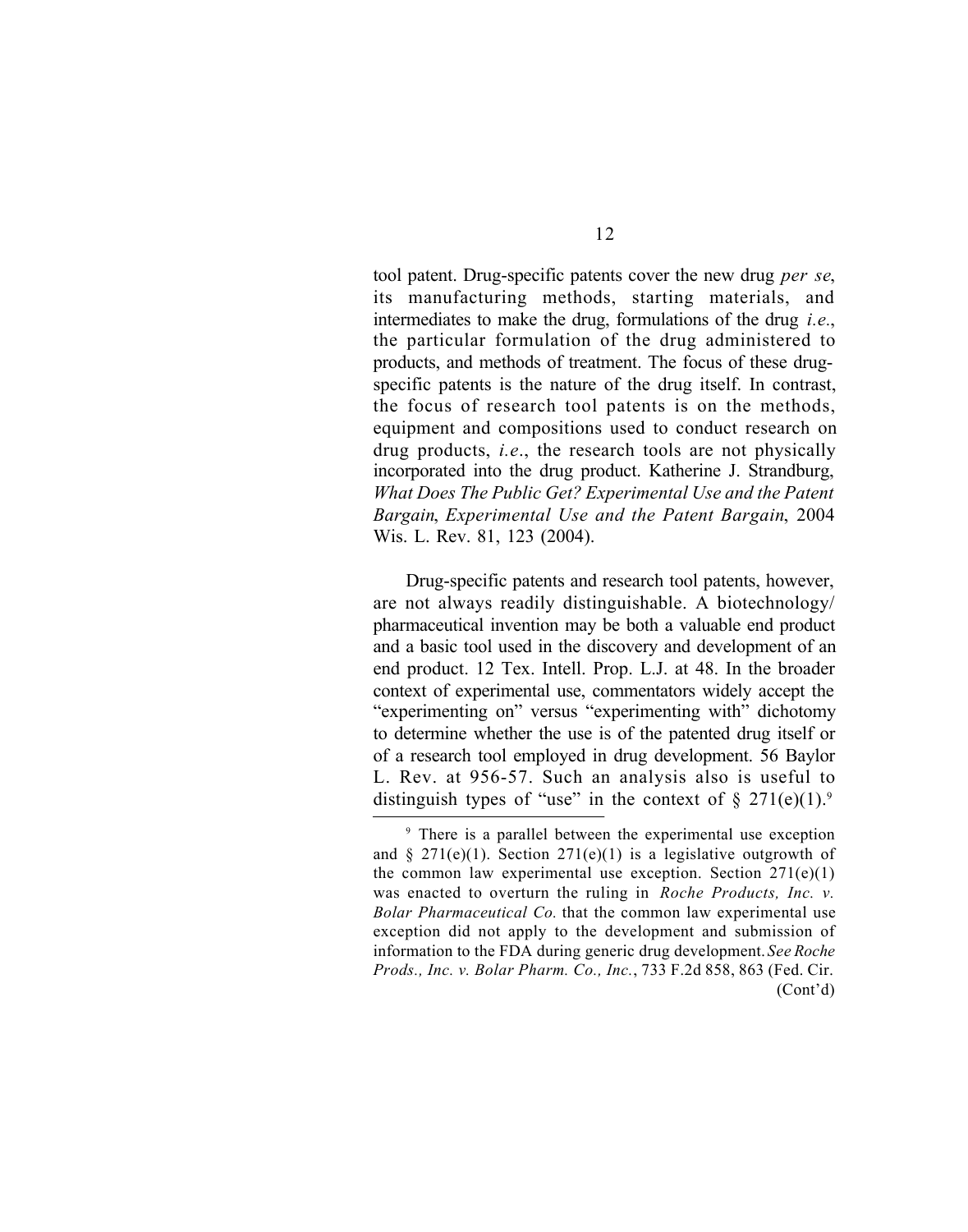One way to differentiate between these two types of use is to ask whether experimental use of the invention could be replaced with more information about the patented invention. 2004 Wis. L. Rev. at 118-19. If the answer is yes, the use falls into the "experimenting on" category and should be exempt under  $\S$  271(e)(1).

The use of drug-specific patents is to gather information about the invention itself. Experimental use aimed at understanding, designing around, or improving a patented invention is an extension of the disclosure requirement that is part of the quid pro quo of the patent bargain.<sup>10</sup> *Id.* "Experimenting on" uses the inventive idea.

(Cont'd)

*Integra*, 331 F.3d at 873 (Newman, J., dissenting)

<sup>1984).</sup> The logical underpinnings of the experimental use exception and § 271(e)(1) should be the same, *i.e*., experimenting on a patented invention is exempt from patent infringement. Section  $271(e)(1)$ includes the additional requirement that the use of the patented invention must be reasonably related to the development and submission of information to the FDA.

 $10$  The purpose of the patent system is not only to provide a financial incentive to create new knowledge and bring it to public benefit through new products; it also serves to add to the body of published scientific/technologic knowledge. The requirement of disclosure of the details of patented inventions facilitates further knowledge and understanding of what was done by the patentee, and may lead to further technologic advance. The right to conduct research to achieve such knowledge need not, and should not, await expiration of the patent. That is not the law and it would be a practice impossible to administer.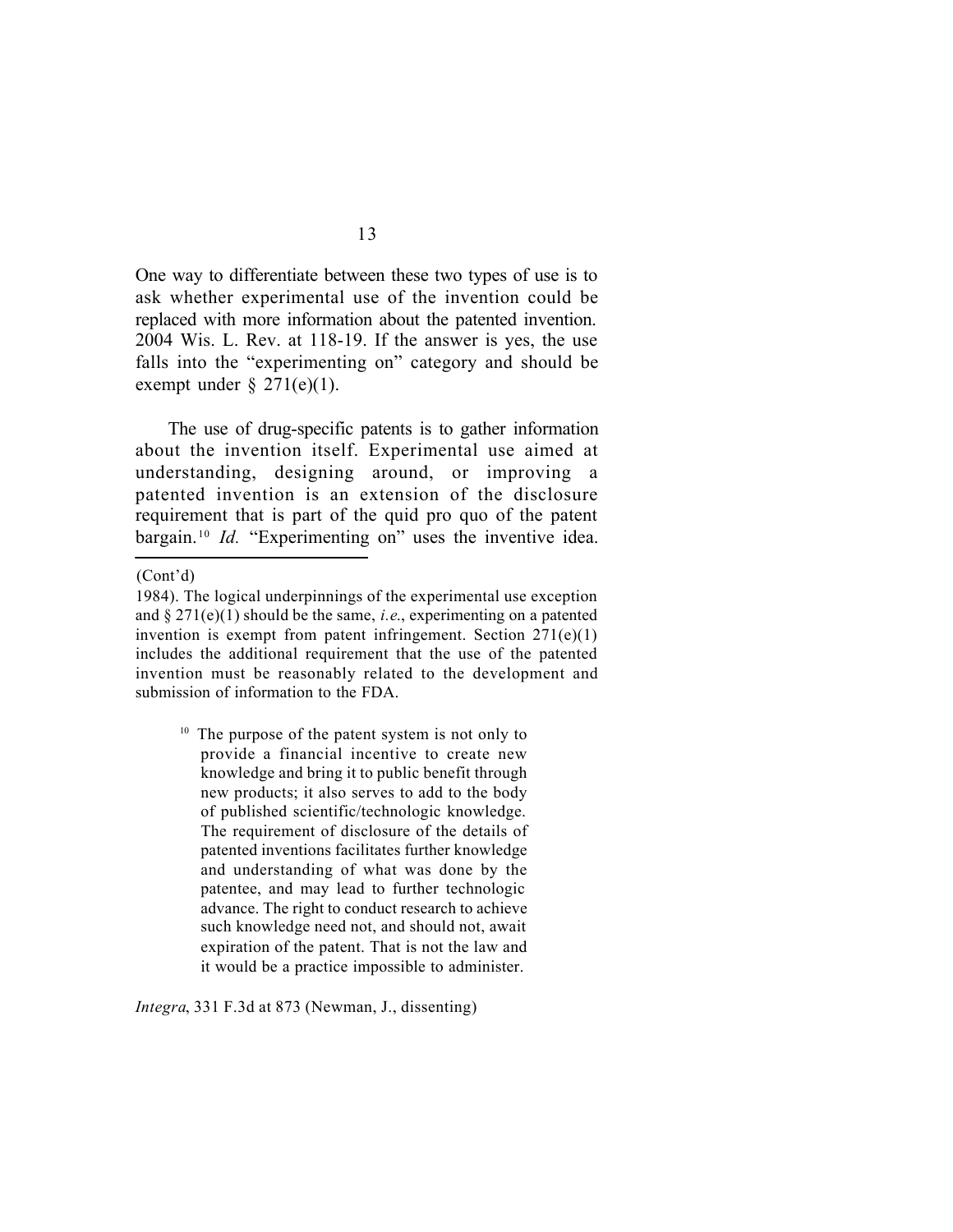*Id.* at 148. "'Experimenting on' a patented invention can, and should be broadly permitted, regardless of commercial intent, as a means of ensuring that the public receives the benefit of the patent bargain with respect to follow-on innovation." *Id.* at 146. "Experimenting on a patented invention is primarily a way of effectuating the patent disclosure to achieve its recognized purposes." *Id.* at 100. For this reason, experimentation *on* the patented invention that is reasonably related to the development and submission of information to the FDA should be exempt under  $§ 271(e)(1).$ 

Such research use of drug-specific patents fosters the incentives of the patent system and furthers the purposes of  $§$  271(e)(1), even in the drug discovery and pre-clinical testing phases of drug development. In the case of drugspecific patents, the purpose of the statute is thus achieved. The disclosure requirements of the patent statute benefit the public interest in faster-paced innovation by permitting the "use" of the patented invention in developing improvements or different inventions during the patent term. 2004 Wis. L. Rev. at 101.

In contrast, researchers experiment *with* patented research tools to conduct drug discovery and development on drug products. For example, microscopes are tools a researcher would use to develop a drug product. The resulting drug product does not physically incorporate the microscope. In other words, if the microscope were patented, the researcher would be experimenting with the patented product. Therefore, the nature of the patent and the nature of the use of the patent must be examined before a determination can be made regarding whether the activity is exempt from a patent infringement claim under § 271(e)(1).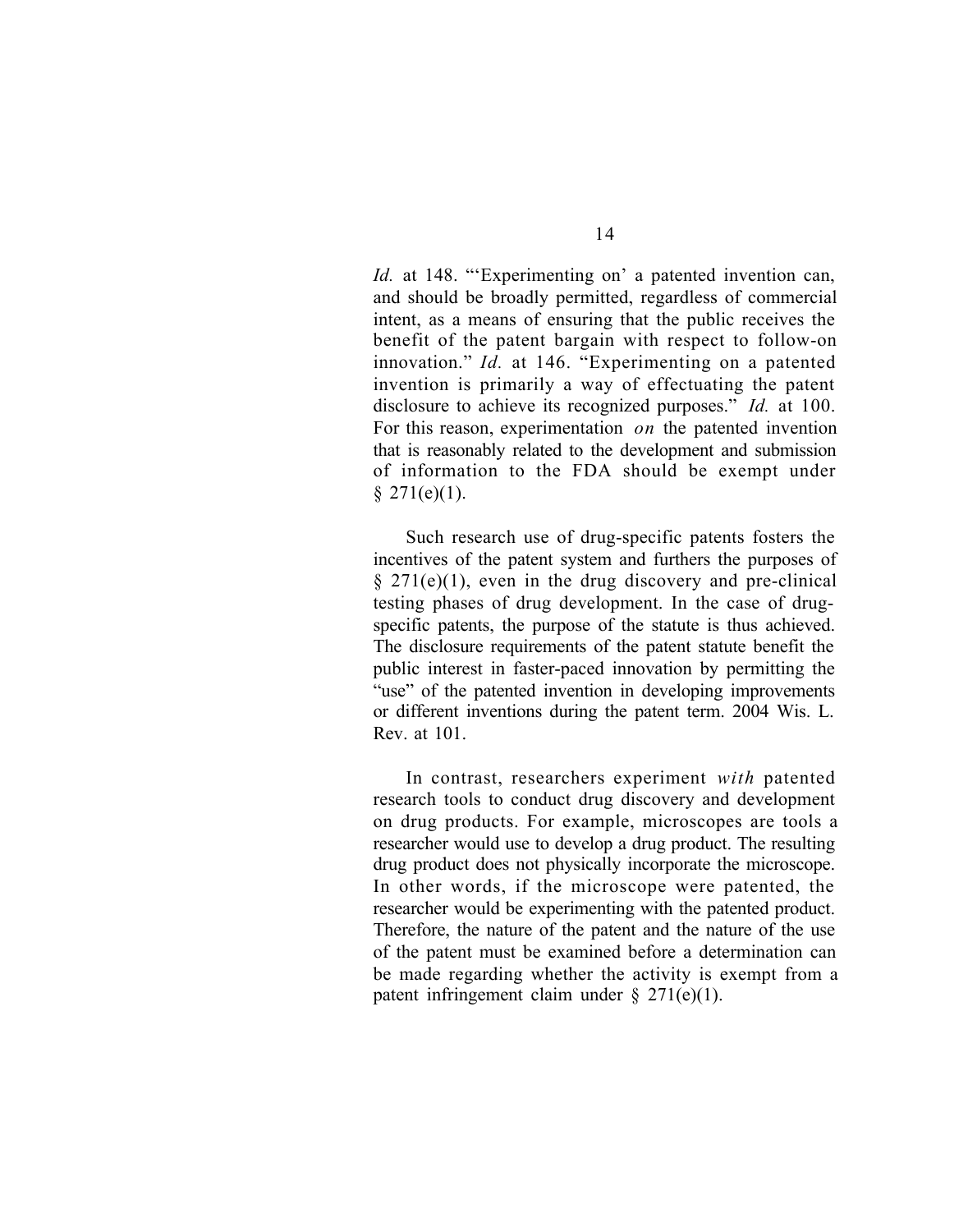A more complex example is a mouse model of a human disease (*e.g*., Alzheimer's) which is a tool to study the effects of different drug candidates on the disease. The resulting drug candidate that is identified using the mouse model is distinct from the mouse model itself. Use of the microscope or mouse model in drug development research is quite different from the study of the microscope or the mouse itself. *Integra*, 331 F.3d at 878 (Newman, J., concurring-in-part and dissentingin-part) ("Use of any existing tool in one's research is quite different from study of the tool itself."). Under a proper interpretation of  $\S$  271(e)(1), the former activity should not be exempt from a patent infringement claim whereas the latter should be.

# **THE "PATENTED INVENTION" OF SECTION 271(e)(1) IS LIMITED TO DRUG-SPECIFIC PATENTS**

Consideration of whether the term "patented invention" encompasses both drug-specific patents and research tool patents is integral to ascertaining the proper scope of the § 271(e)(1) exemption. This Court previously has interpreted the "patented invention" language of  $\S 271(e)(1)$  to mean a patent relating to a drug product or a patent relating to a medical device.<sup>11</sup> *Eli Lilly and Co. v. Medtronic, Inc*.*,* 496 U.S. at 667 (1990) (The centrally important distinction in this legislation .. . [is] between patents relating to drugs and patents relating to devices. If only the former patents were meant to be included, there were available such infinitely more clear and simple ways of expressing that intent.... The provision might have read, for example, "It shall not be

<sup>&</sup>lt;sup>11</sup> Both drug products and medical devices must be subject to the regulatory approval process.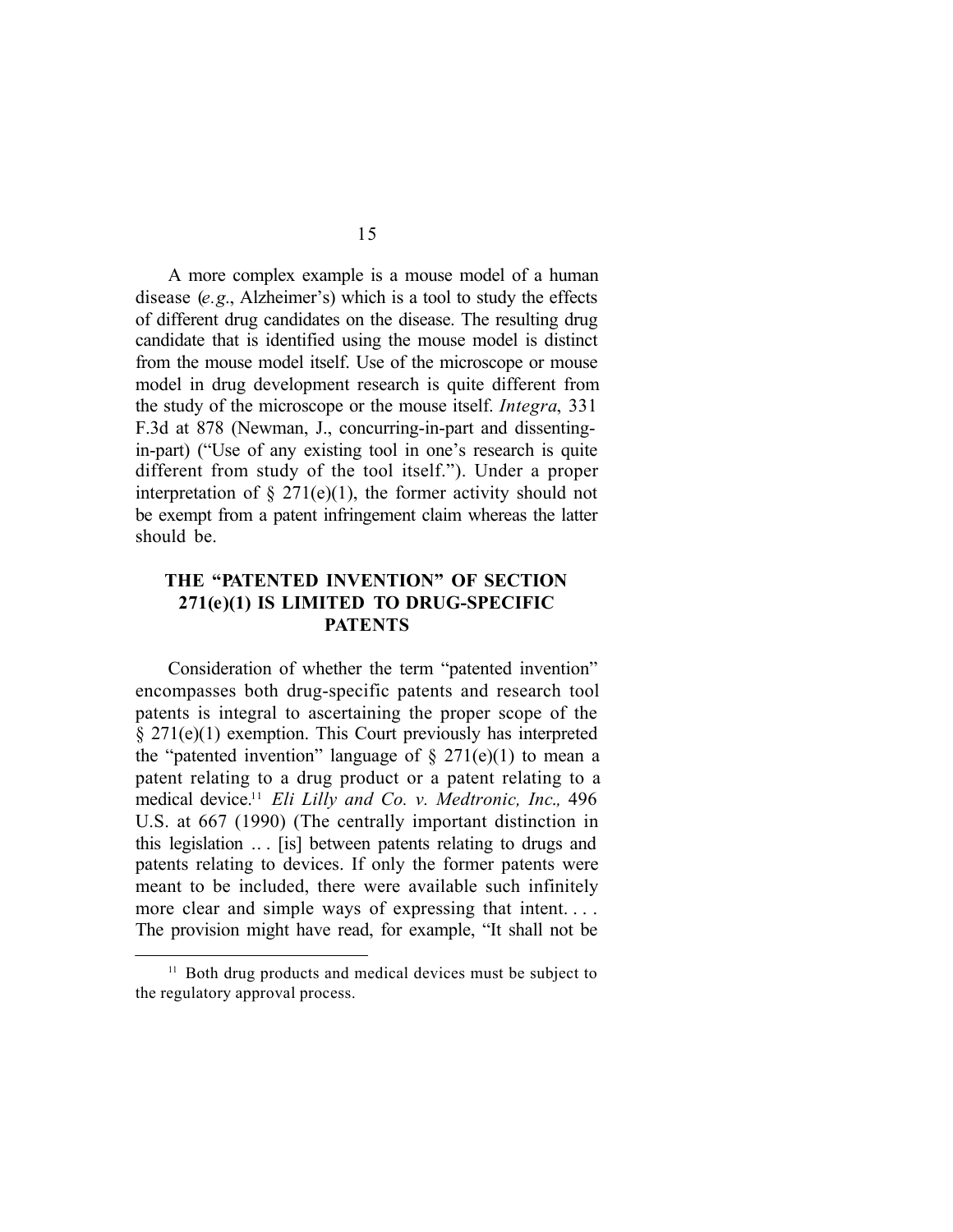an act of infringement to make, use, or sell a *patented drug invention* . . . solely for uses reasonably related to the development and submission of information. . . .").

The purpose of the 1984 Act was to eliminate distortion from both ends of the patent period due to the requirement that certain products must receive pre-market regulatory approval. *Eli Lilly,* 496 U.S. at 669. Section 201 of the Act created a patent term extension for patents relating to certain products that were subject to lengthy regulatory delays and could not be marketed prior to approval. *Id.* at 670. Section 202 addressed the distortion at the other end by adding  $\S 271(e)(1)$  to the patent statute to "allow competitors, prior to the expiration of the patent, to engage in otherwise infringing activities necessary to obtain regulatory approval." *Id.*

The two sections are complementary. *Eli Lilly*, 496 U.S. at 673 ("[T]here are textual indications that sections 201 and 202 are meant generally to be complementary.") Interpreting  $§$  271(e)(1) to include medical devices within its scope "appears to create a perfect 'product' fit between the two sections." *Id.* "All of the products eligible for a patent term extension under § 201 are subject to § 202, since all of them — medical devices, food additives, color additives, new drugs, antibiotic drugs, and human biological products are subject to pre-market approval under various provisions of the FDCA." *Id.* at 674. Likewise, all of the products not eligible for a patent term extension under § 201 are excluded from § 202. *Id*.

Under this Court's precedent, the statutory language "patented invention" is limited to a patented drug product or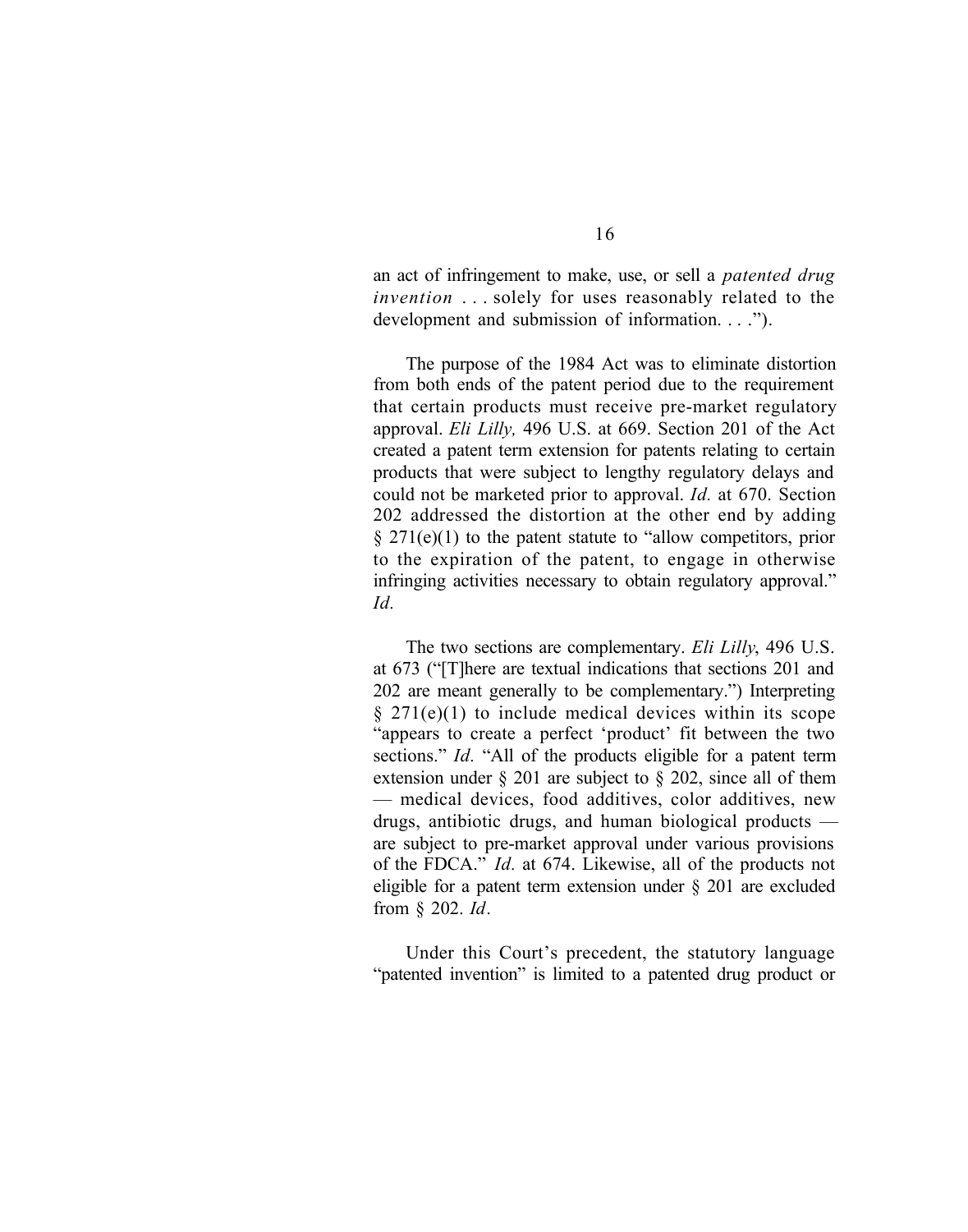a patented medical device product. As a further limitation on which patented inventions are subject to the exemption, use of that patented invention must be reasonably related to the development and submission of information to the  $FDA$ <sup>12</sup>

# **THE USE OF PATENTED RESEARCH TOOLS IN DRUG DEVELOPMENT IS NOT "USE" OF "A PATENTED INVENTION" THAT IS REASONABLY RELATED TO THE DEVELOPMENTAND SUBMISSION OF INFORMATION TO THE FDA**

Unlike drug-specific patents, research tool patents are not "patented inventions" within the meaning of  $\S$  271(e)(1). These patents do not focus on methods of making drugs or treating patients. Instead, patented research tools are used to conduct research on other drug products that do not physically incorporate the patented research tool.

To determine whether  $\S 271(e)(1)$  applies to the use of patented research tools during drug development, the Court also should consider the statutory language "use." A distinction should be made between use that is experimenting *on* the patented invention (use of a patented drug product) and experimenting *with* the patented invention to develop another drug product (use of a patented research

 $12$  Section 202, if interpreted to apply to all products regulated by the FDCA and other drug-regulating statutes, has a product coverage larger than that of § 201. But the product coverage is further limited by the "reasonably related" statutory language: "[F]or the § 202 exemption to be applicable, the patent use must be 'reasonably related to the development and submission of information under' the relevant law." *Eli Lilly,* 496 U.S. at 674*.*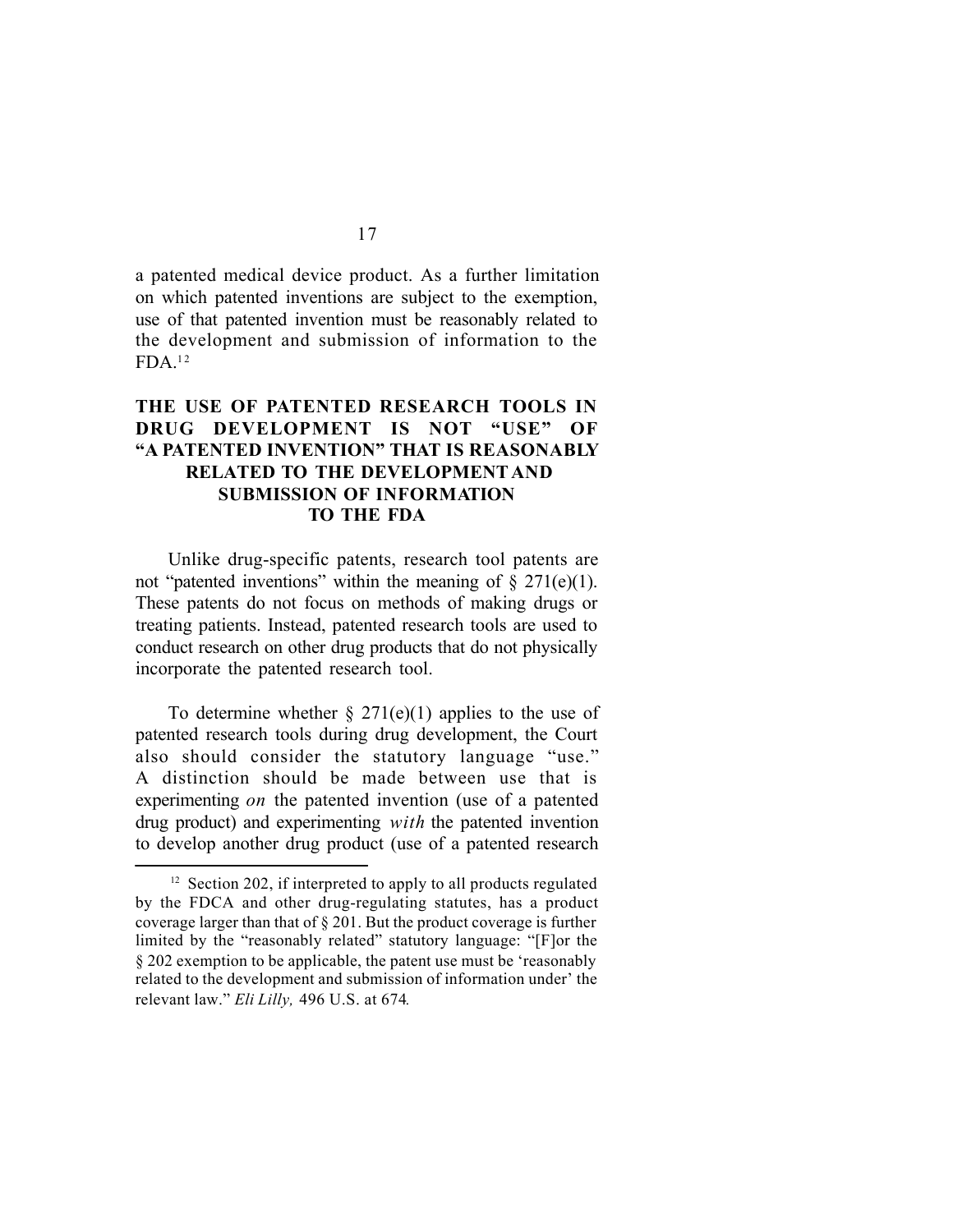tool). In contrast to the use of drug-specific patents during the drug development process, the use of research tools does not foster the incentives of the patent system or further the purposes of  $\S 271(e)(1)$ . The use of patented research tools to develop another drug product that does not incorporate the patented tool does not benefit the public interest because it does not permit the development of improvements or design-arounds of the tool itself.

The express language of  $\S 271(e)(1)$  excludes uses that are not "reasonably related to the development and submission of information" under the FDCA. Section  $271(e)(1)$  should not apply to uses of research tools to research and develop products that do not incorporate the patented invention. For example, a research tool may be used to screen hundreds of thousands of potential therapeutics or drugs to find one lead candidate — "use" clearly not "reasonably related to the development and submission of information" to the FDA. The basic dividing line between what is exempted under  $\S 271(e)(1)$  and what is not rests on whether the use is on the patented invention, such as bioequivalency testing and the development of the patented invention as a drug product, or with a research tool to develop other drug products. In effect,  $\S 271(e)(1)$  codified this public policy that such use of the drug-specific patented invention is permissible during drug development. Because use of a research tool is not experimentation on the research tool itself, but rather experimentation with the tool to develop an another drug product, its use should not be exempted under  $$271(e)(1).$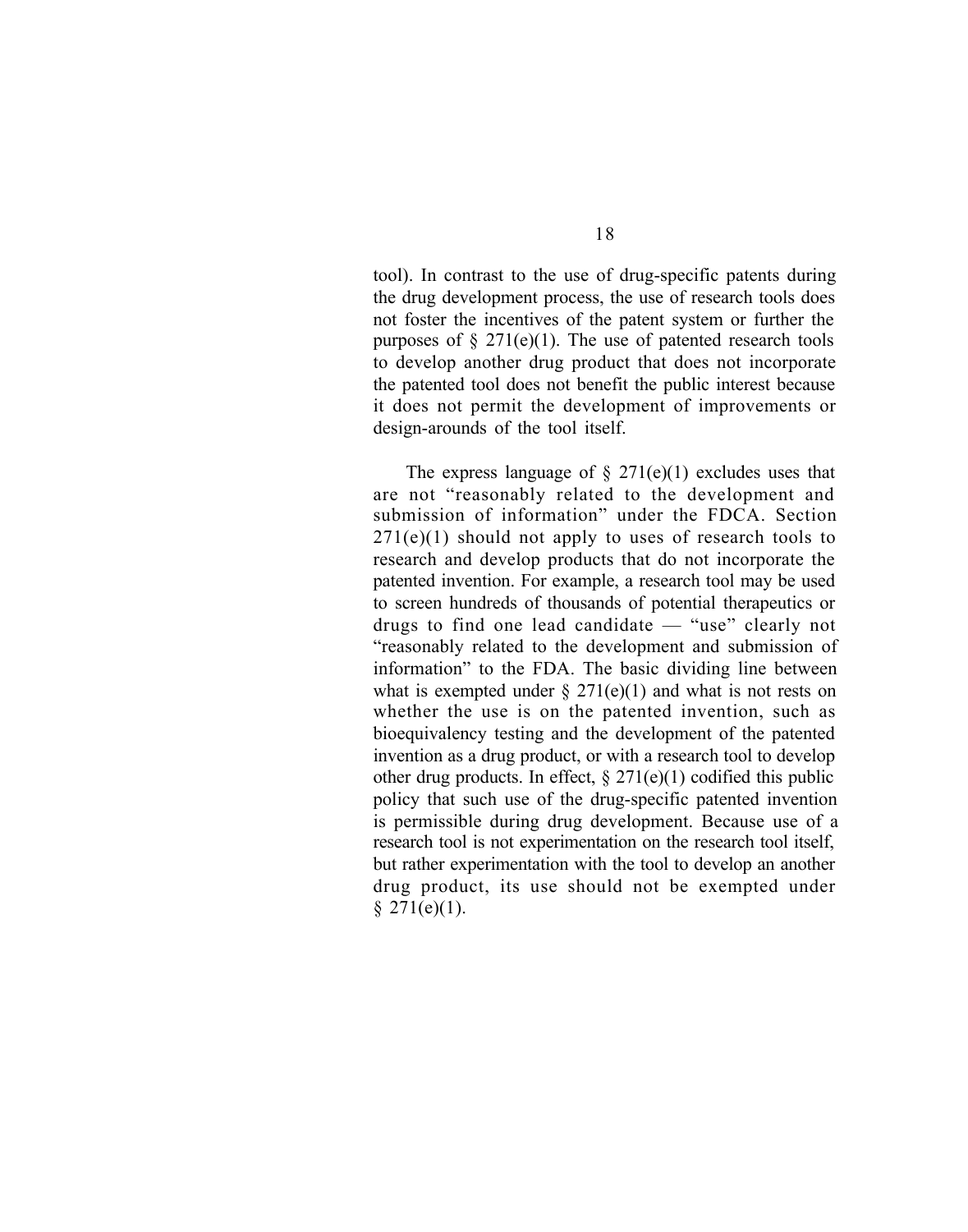# **A BROAD SCOPE OF EXEMPTION UNDER SECTION 271(e )(1) THAT INCLUDES RESEARCH TOOL PATENTS WILL DESTROY THE INTELLECTUAL CAPITAL OF SMALL BIOTECHNOLOGY AND PHARMACEUTICAL COMPANIES WHO FOCUS ON DRUG DISCOVERY TECHNOLOGY**

The rationale for the enactment of  $\S 271(e)(1)$  is that the harm to the patent-holder is *de minimis.* The patent holder retains the right to exclude the drug developer from entering the marketplace until the patent expires. *See* H.R. Rep. No. 857, at 8, reprinted in 1984 U.S.C.A.N.N. 2684, 2692 ("The patent holder retains the right to exclude others from the major commercial market place during the life of the patent.") The infringement action is merely delayed rather than precluded. *See Integra*, 331 F.3d at 877 ("After a product loses the  $\S 271(e)(1)$  protection, it is subject to the full force of any adversely held patents.") The exemption permits experiments to develop information to submit to the FDA, but does not permit the drug developer to reap any profit until after the patent expires. This rationale does not hold for all research tools used in drug development.

Those that favor the extension of the  $\S 271(e)(1)$ exemption to uses of research tools in developing drugs say that drug development will be blocked or become exorbitantly expensive if research tools are not covered by either  $\S 271(e)(1)$  or a broadened common law (or new legislative) experimental use exception.

The concern with patented research tools arises from the fear that a research tool may give the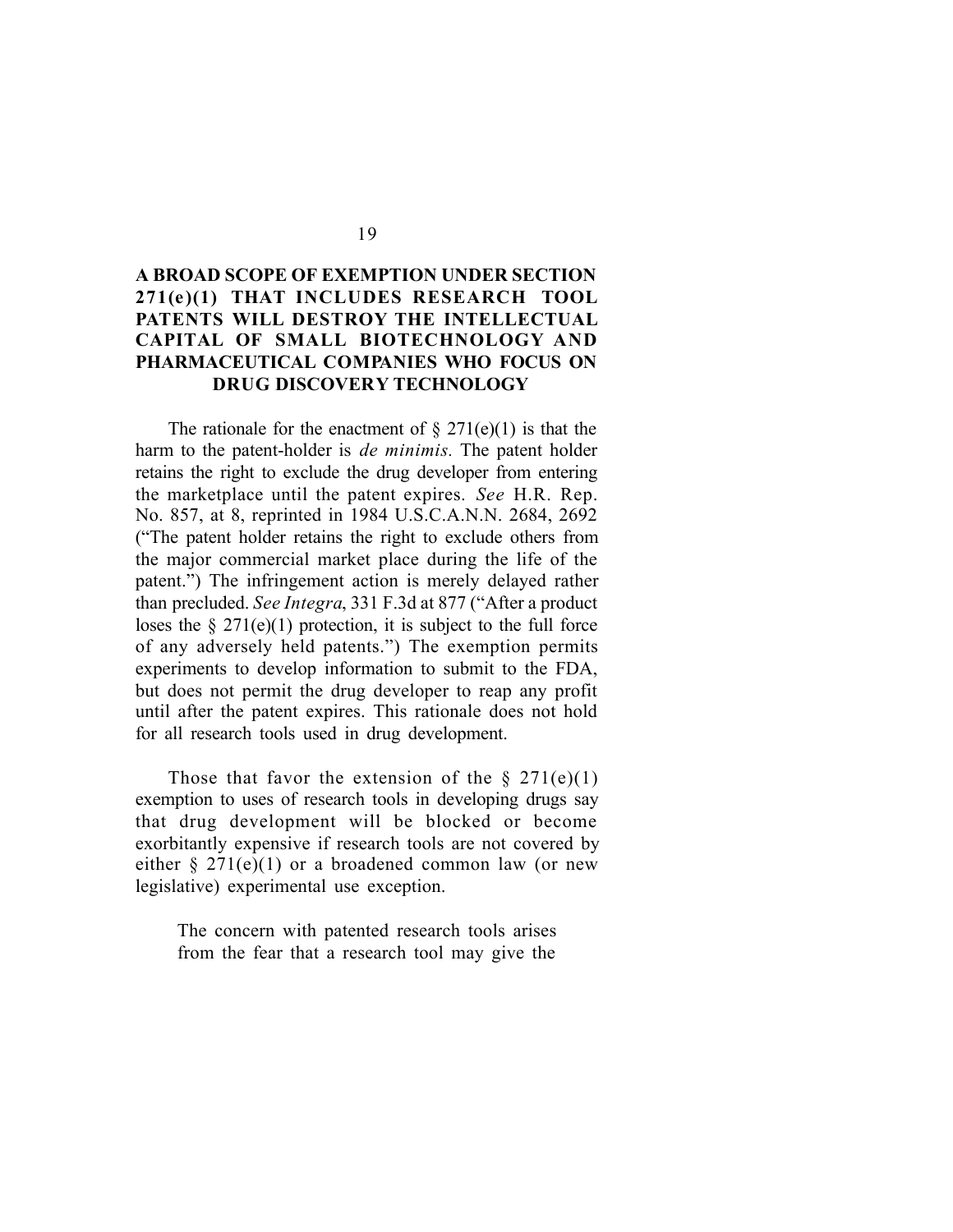tool inventor the ability to block technological progress by controlling the research that may be performed using the tool in a way that maximizes the return to the tool patentee at the expense of society.

2004 Wis. L. Rev. at 123.

Under what circumstances can a research tool patentholder control the progress of drug development? If the research tool patent holder commercializes the tool and sells or licenses it on the open market, there is no concern about the research tool patent-holder controlling the progress of drug development. *Id.* at 124. Widespread commercial availability of the tool thus "decouples control over research using the tool from recovering the toolmaker's investment." *Id.* at 124 n.157. For research tools that are commercially available, there is no reason for the exemption to apply. Further, if there are available substitutes for the research tool, then the decision whether to commercialize or license the tool will not hinder drug development progress. *Id.* In this case, where a substitute is available, the exemption also need not apply.

Only if there are no close substitutes for the patented research tool and no close substitutes for the drug development projects that require the tool, does the research tool patent holder have the capacity to impede or negatively impact the progress of drug development by refusing to license his patent or attempting to extract reachthrough royalties on the downstream drug product. *Id.*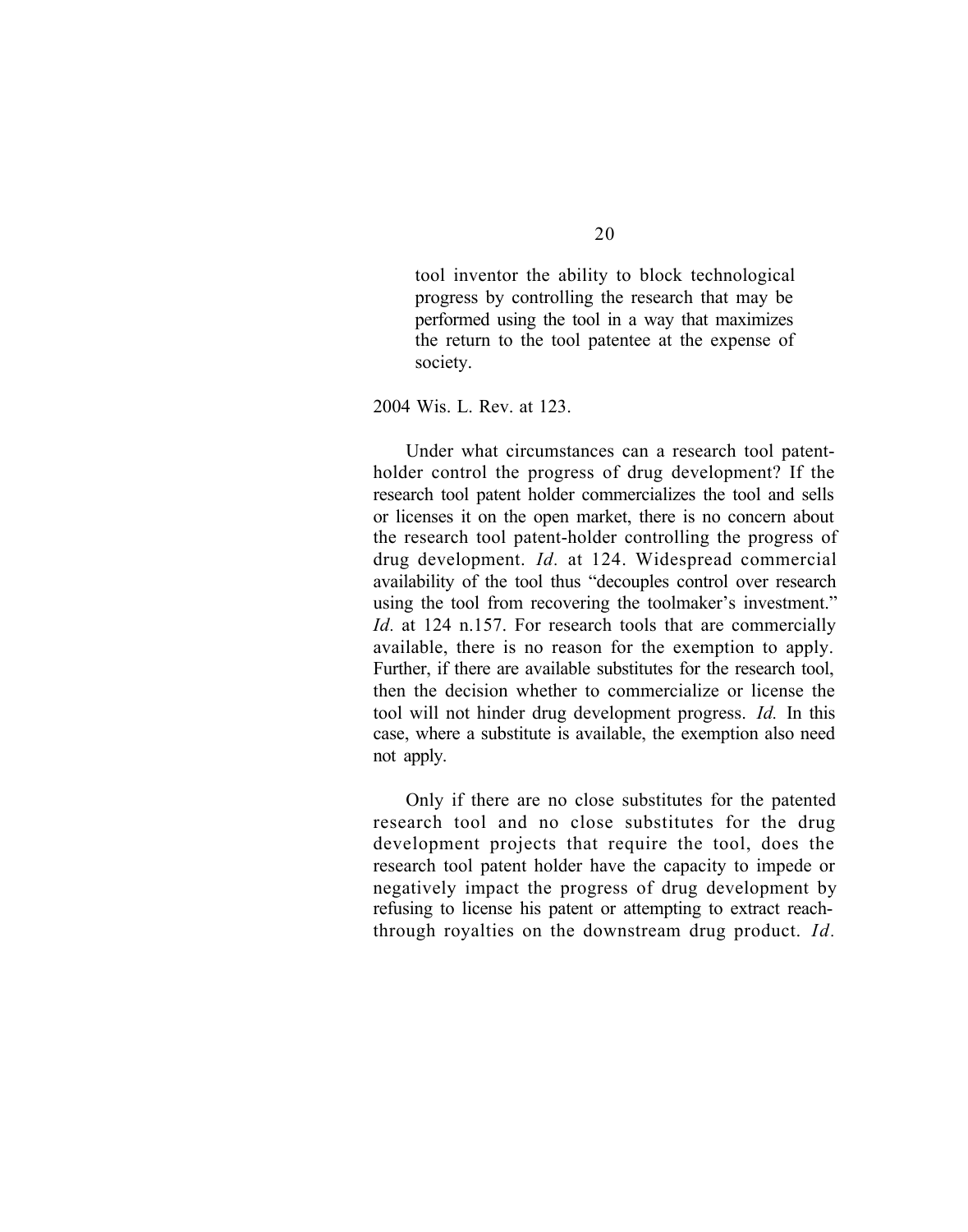The solution, however, is not a broad application of the § 271(e)(1) exemption to cover all uses of patented inventions, but rather legislative solutions that protect the value of patented research tools.<sup>13</sup>

If  $\S$  271(e)(1) is applied broadly, the harm is not *de minimis* with respect to research tool patents. For those research tools whose only use is in conducting experiments during the exemption period, the entire value is achieved during that period, and not after the exemption period expires. The harm amounts to a loss of the entire value of the research tool patent.

### **THE DETERMINATION OF THE PROPER SCOPE OF SECTION 271(e)(1) IS PART OF THE POLICY DEBATE OVER RESEARCH TOOLS**

Since the start of the biotechnology revolution fifty years ago, "scientists have continued to develop new drugs, laboratory methods and research tools at a staggering pace." David C. Hoffman, *A Modest Proposal: Toward Improved Access to Biotechnology Research Tools by Implementing*

<sup>&</sup>lt;sup>13</sup> One of the gnawing issues with respect to research tools is how to determine their value. In exchange for promoting the "progress of the sciences and the useful arts," the patent owner receives the right to exclude others from using the patented invention. But what is the appropriate value of research tools? Reach-through royalties based on the blockbuster drug that is commercialized many years after the use of the research tool? Compulsory licensing? A collective rights licensing regime that controls licensing? As long as the scope of the exemption under  $\S 271(e)(1)$  does not impinge upon the patent rights of research tool patent holders, the market will determine how to value such tools.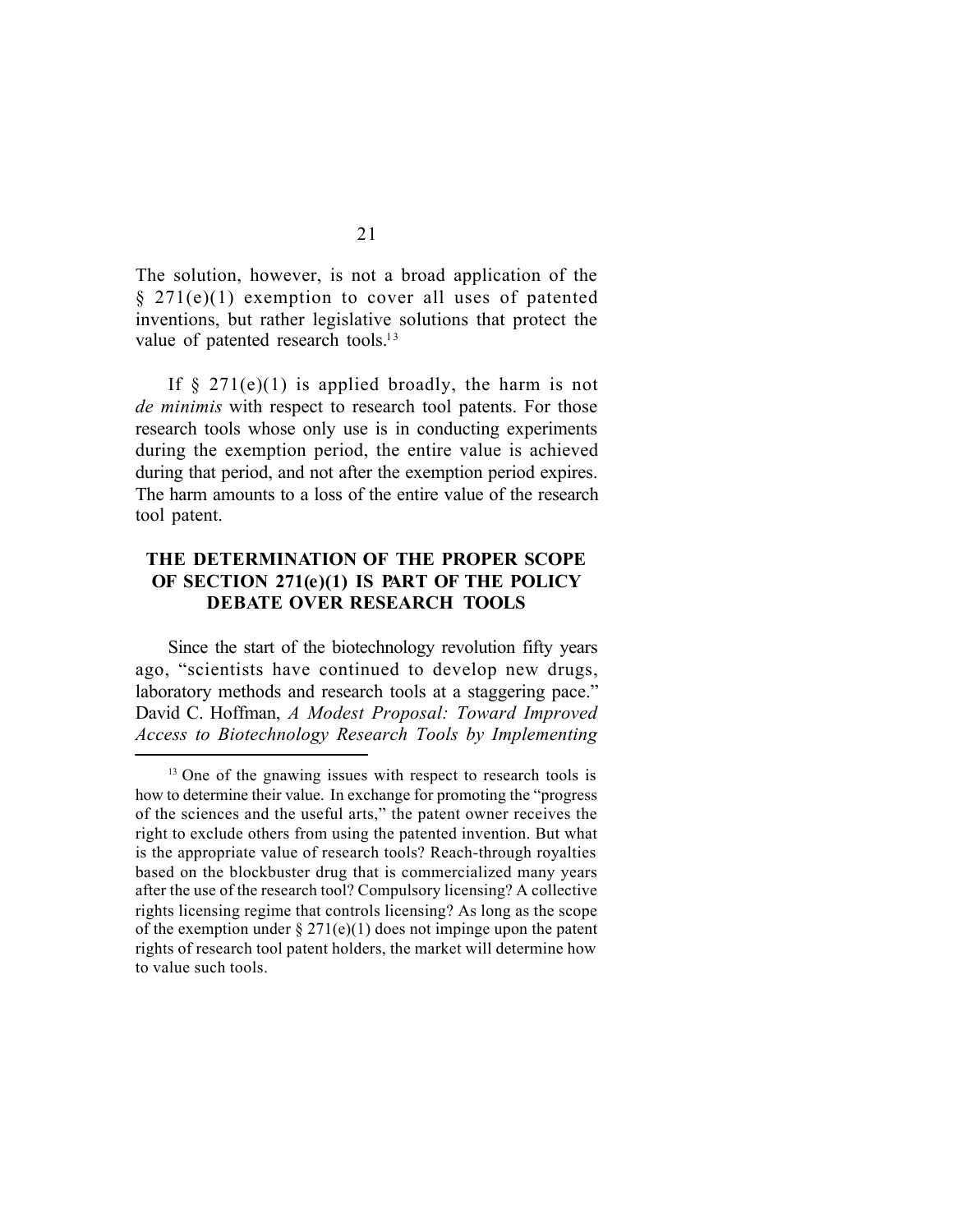*A Broad Experimental Use Exception*," 89 Cornell L. Rev. 993, 994-95 (2004). The governmental agencies responsible for setting policy with respect to biotechnology have been unable to keep up with the explosion of economic, ethical and practical issues raised by this new field. *Id.* at 995. The challenge is to develop a systematic and comprehensive approach to balancing the need for "unfettered access to scientific information and essential research tools with the desire to provide sufficient economic incentives to fuel scientific innovation." *Id.* at 995-996*.*

The issue presented in this case, the scope of the  $\S 271(e)(1)$  exemption, is just one piece of this biotechnology puzzle. In determining the proper resolution of this issue, the Court should consider the entire landscape and bear in mind how such decisions may spur or retard the growth of the biotechnology industry in the United States. This case, and recent cases such as *Madey v. Duke*<sup>14</sup> (the scope of the common law experimental use exception), *Bayer v. Housey*<sup>15</sup> (whether  $\S 271(g)$  applies to information generated by a use of a research tool overseas and imported into the United States), the *University of Rochester v. G.D. Searle*<sup>16</sup> (the standard for written description with respect to biotechnology inventions), are fundamentally related and illustrate the need for a comprehensive approach to the issues raised by this industry.

<sup>14</sup> *Madey v. Duke Univ.*, 307 F.3d 1351 (Fed. Cir. 2002), *cert. denied* by *Duke Univ. v. Madey*, 538 U.S. 959 (2003).

<sup>15</sup> *Bayer v. Housey Pharms., Inc*. 340 F.3d 1367 (Fed. Cir. 2003).

<sup>16</sup> *University of Rochester v. G.D. Searle & Co*., 375 F.3d 1303 (Fed. Cir. 2004), *cert denied*, 125 S. Ct. 629 (2005).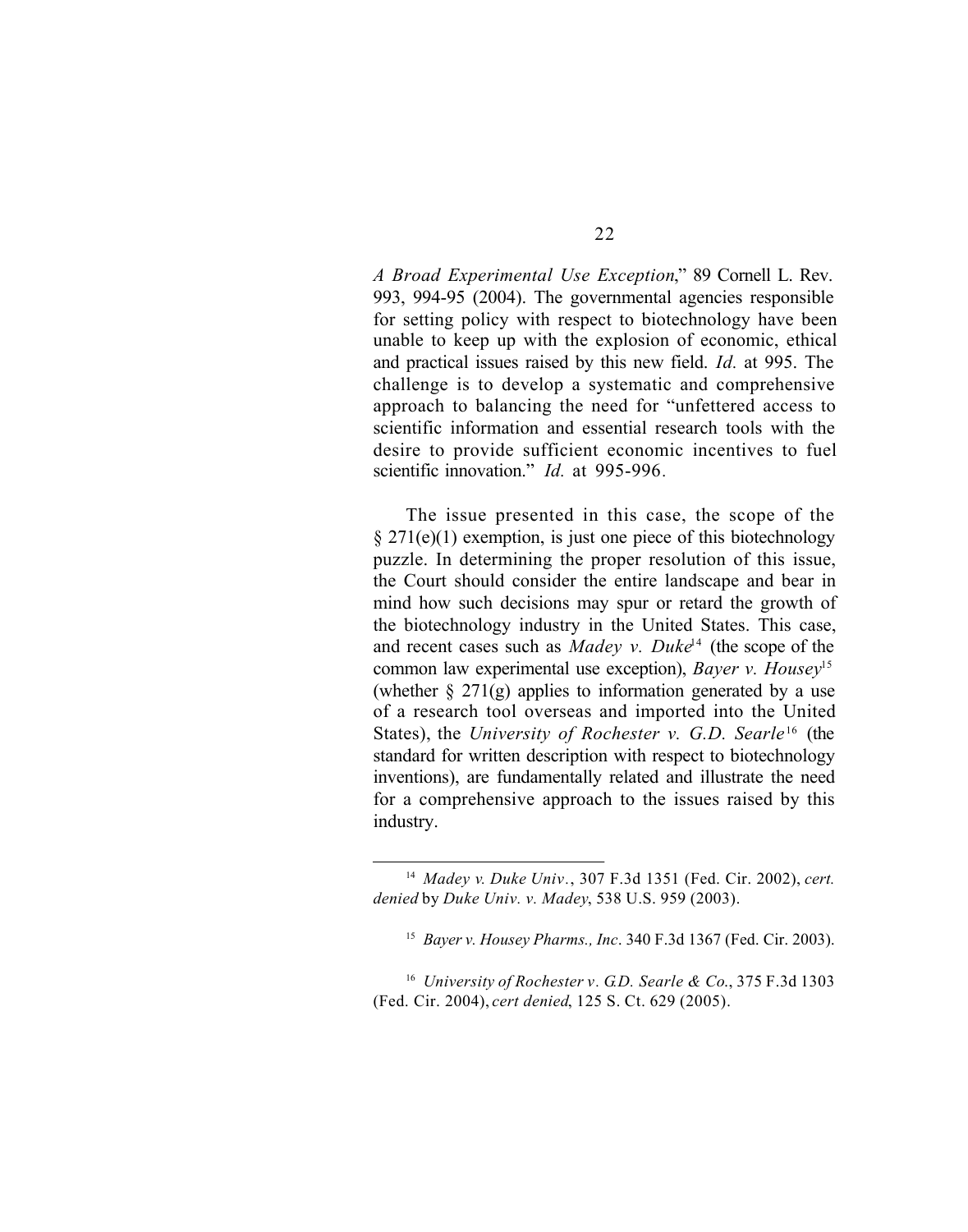To avoid a deleterious effect on biotechnology and pharmaceutical innovation in the United States, the Court must carefully weigh the policy concerns and balance the interests of research tool patent holders with the interests of other parties. It is indisputable that research tool patent holders should receive proper value for their inventive contributions. The patent system should promote the continued growth of biotechnology companies that invent and commercialize new research tools. 22 Biotechnology Law Report at 471. A blanket exemption under  $\S 271(e)(1)$  that sweeps in research tools is unwarranted and will have unintended consequences. At the same time, the Court must also encourage fundamental biomedical research and ensure that the patent system does not hinder the development and commercialization of life-saving drugs. *Id.* Focusing on the nature of the patented invention and the nature of its use, rather than on when in the drug development process such use occurs, to determine the scope of the  $\S 271(e)(1)$ , strikes the proper balance.